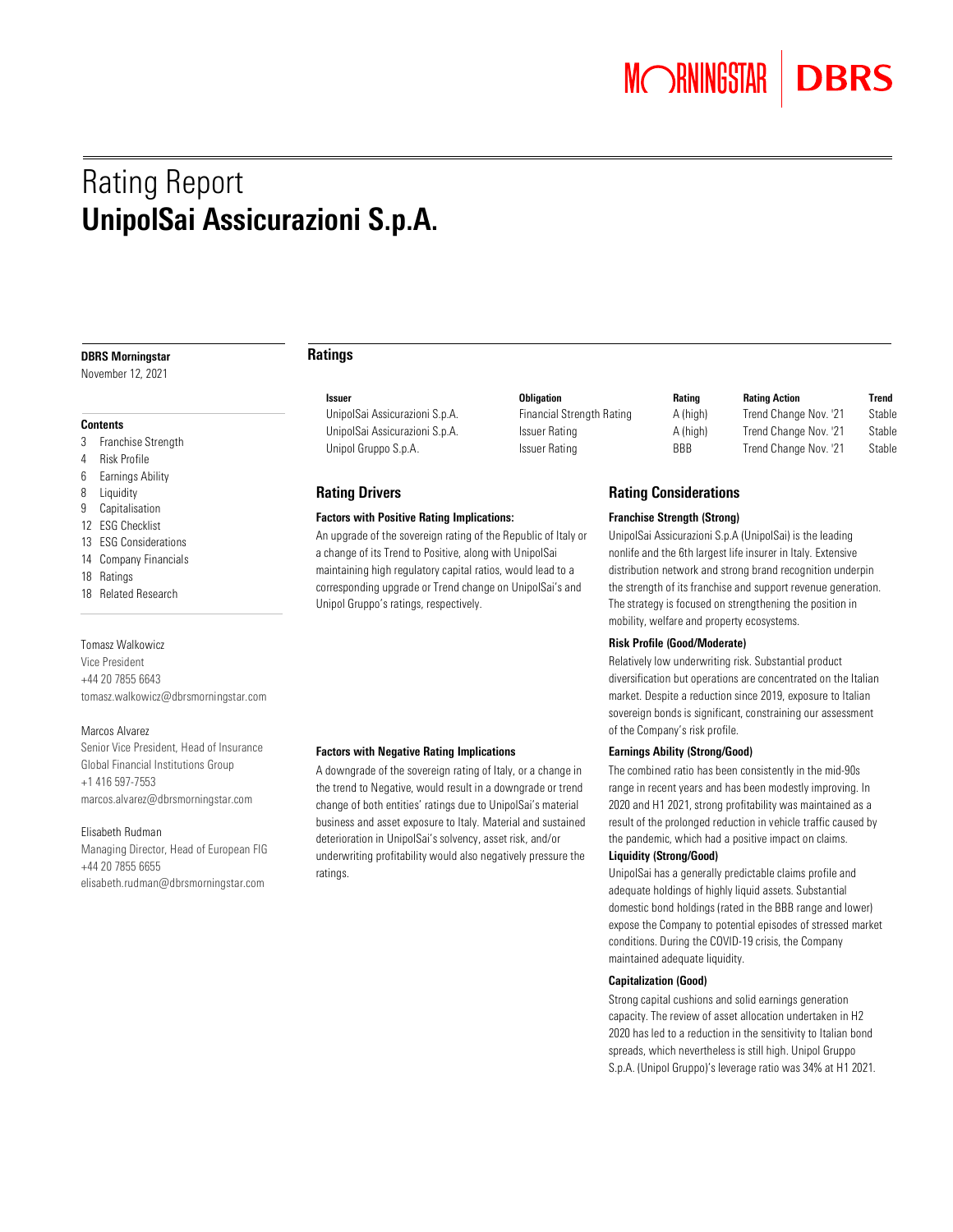#### Financial Information

|                                                                     |         |         | For the Year Ended December 31 |        |        |        |        |
|---------------------------------------------------------------------|---------|---------|--------------------------------|--------|--------|--------|--------|
| (EUR millions)                                                      | H1 2021 | H1 2020 | 2020                           | 2019   | 2018   | 2017   | 2016   |
| Net Premium Income                                                  | 5,851   | 5,676   | 11.349                         | 13.263 | 11.005 | 10.402 | 11.558 |
| Other Revenues                                                      | 456     | 409     | 818                            | 804    | 635    | 541    | 426    |
| Return on Common Equity                                             | 14.1    | 16.6    | 11.5                           | 10.2   | 16.0   | 8.4    | 8.0    |
| Total Debt, Hybrids, and Preferred Shares<br>(Unipol Group; %)      | 4,872   | 4.364   | 5.712                          | 4,498  | 4.216  | 6.477  | 6,392  |
| Financial Leverage (Unipol Group; %)                                | 34.0    | 35.5    | 38.7                           | 35.1   | 40.0   | 46.5   | 44.0   |
| Fixed Charge Coverage (3-Year Weighted<br>Average, Unipol Group; %) | n/a     | n/a     | 7.7                            | 6.7    | 4.8    | 2.2    | 4.1    |

Source: DBRS Morningstar and Company Documents.

#### Issuer Description

[UnipolSai Assicurazioni S.p.A.](https://www.dbrsmorningstar.com/issuers/24728) comprises the insurance operations o[f Unipol Gruppo](https://www.dbrsmorningstar.com/issuers/25915) S.p.A., an Italian holding company with operations primarily in insurance. Smaller subsidiaries include Linear, UniSalute, Incontra, and Arca Vita, among others. UnipolSai Assicurazioni S.p.A. operates primarily in Italy, where it has leading market shares in a number of nonlife and life business lines.

#### Rating Rationale

The Trend on the ratings of UnipolSai Assicurazioni S.p.A. (UnipolSai or the Company) and Unipol Gruppo S.p.A. (Unipol, Unipol Group or the Group) is aligned with the Trend on DBRS Morningstar's rating on Italy, given the substantial exposure to the sovereign through UnipolSai's business and exposure to the sovereign through the investment assets portfolio.

UnipolSai's A (high) Financial Strength Rating (FSR) reflects the Company's strong position in Italy, where it has the largest market share in the nonlife segment and is among the top six life insurers. The Company offers a diverse range of products to retail and corporate customers and benefits from a leading agency network in the country. The Company's product risk is relatively low, however credit risk is adversely affected by the large exposure to Italian sovereign bonds. The Company's strong franchise and excellent operational execution have contributed to consistent premiums generation and strong underwriting profitability. UnipolSai has high levels of regulatory capital, which, together with strong underwriting profitability, mitigates the high sensitivity to Italian bond spreads.

The A (high) FSR of UnipolSai is three notches above DBRS Morningstar's sovereign rating on the Republic of Italy (BBB (high) with a Stable Trend) and falls within the four-notch ratings differential allowed by DBRS Morningstar's "Global Methodology for Rating Insurance Companies and Insurance Organizations". This differential reflects DBRS Morningstar's view that, given healthy profitability, insurance claims are likely to be paid by UnipolSai even if the sovereign is under stress. In the event of a weakening sovereign, premium revenues are likely to continue being generated, providing steady cash flow and enabling the Company to meet its claims obligations. The A (high) FSR also takes into account that the Company holds capital levels comfortably in excess of the regulatory minimums mandated by the Solvency II capital regime.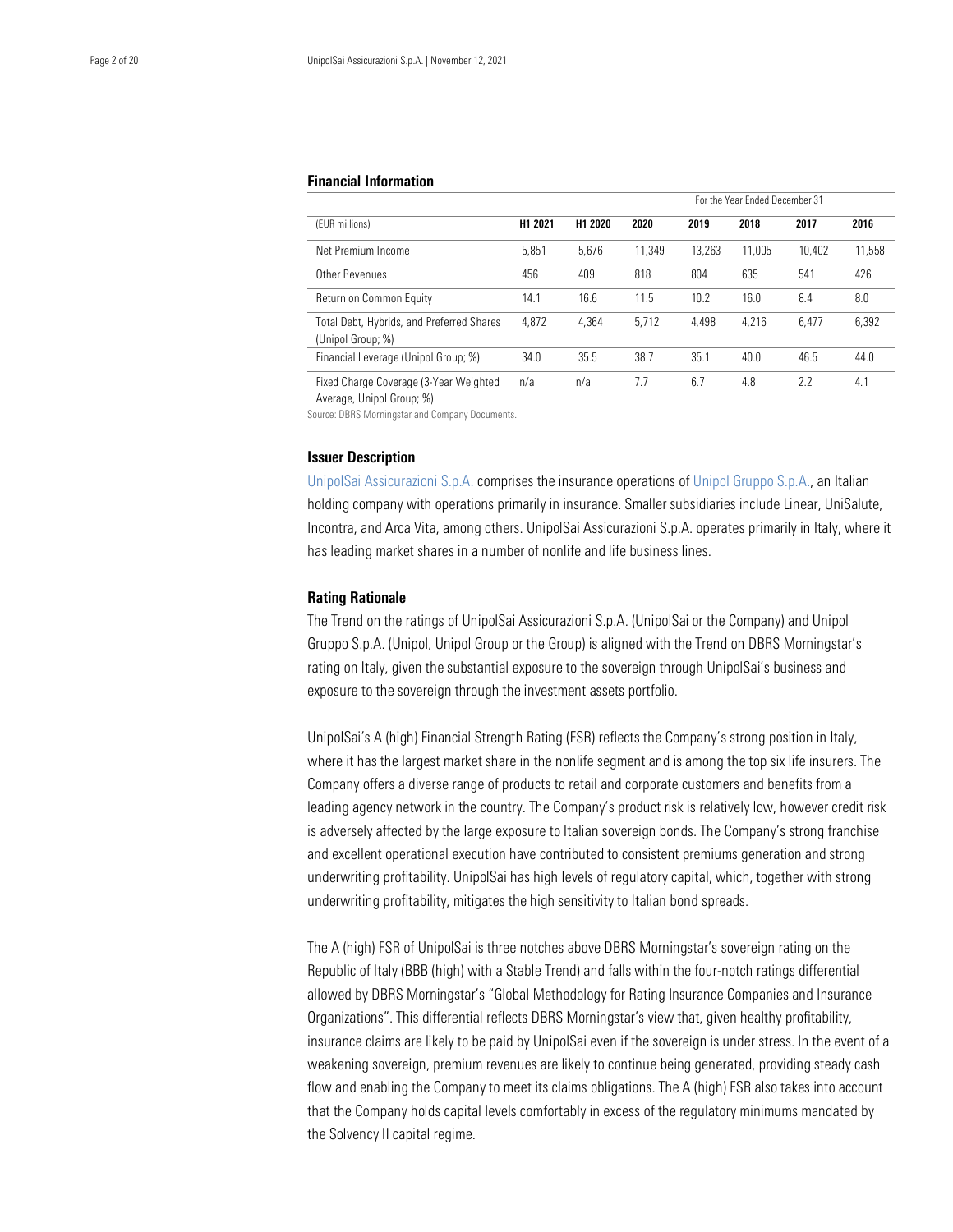The Issuer Rating of BBB of Unipol Gruppo is constrained by the rating on the Republic of Italy. Generally, the notching difference between the FSR of the operating insurance company and the Issuer ranking of policyholder claims. The differential is widened in this case due to the lower sovereign rating of Italy relative to DBRS Morningstar's assessment of the standalone risk of UnipolSai. Rating of the holding company is two notches to account for structural subordination and the priority

#### Franchise Strength

#### Grid Grade: Strong

UnipolSai comprises the insurance operations of Unipol, an Italian holding company with operations concentrated on insurance. The Company is the main insurance entity of the Group, generating the majority of premiums and net income from insurance operations. UnipolSai is active in both life and nonlife insurance and offers a wide range of cover, including mobility, home, personal, and professional protection as well as savings and investment products. The Company consolidates a number of specialised subsidiaries, of which the main ones are UniSalute (a health insurer), Linear (a direct-toconsumer nonlife insurer), Siat SpA (a marine insurer), Incontra (joint venture with Unicredit), and Arca Assicurazioni in the non-life segment and Arca Vita (a distributor of insurance products through bank branches) in the life segment.

UnipolSai's operations are concentrated in Italy where it has become one of the largest insurers. UnipolSai is present across all major business lines, which contributes to revenue diversification. Motor insurance has been the largest contributor to premiums, however this line has been growing slower than the life, health and property segments and its share has been declining modestly in recent years. The Company is the market leader in the non-life segment with a 20.5% market share of the sector's premiums in 2020. It commands the highest market shares across several insurance lines, including motor third party liability (24% market share), illness (23%), accident (19% market share), and marine hull insurance (30%). In the Italian life insurance market, UnipolSai is the 6th largest player with a 3.8% market share of the sector's 2020 premiums. The Company sells a wide array of life products, including traditional whole and term life insurance as well as savings plans and pension funds. UnipolSai is the 3rd largest player in pension fund management in Italy, based on the 2020 sector data.

In our assessment of UnipolSai's franchise, we take into account its extensive distribution network in Italy, consisting of close to 8,000 agencies and sub-agencies, 594 brokerage firms and around 5,400 points of sale through the Company's bancassurance partners. UnipolSai is working on improving efficiencies in its agency distribution channel by consolidating agencies and increasing productivity. The traditional distribution through agents dominates in the Italian nonlife insurance and the Company's leading agency network, combined with strong brand recognition, represents a significant competitive advantage. UnipolSai is in the process of digitally transforming its agency network, aiming to enhance the channel's competitiveness. The Company has been undertaking steps to strengthen its distribution through the bancassurance channel. It has a minority investment in BPER Banca and has an agreement to distribute products through the bank's branches. The acquisition of UBI branches by BPER Banca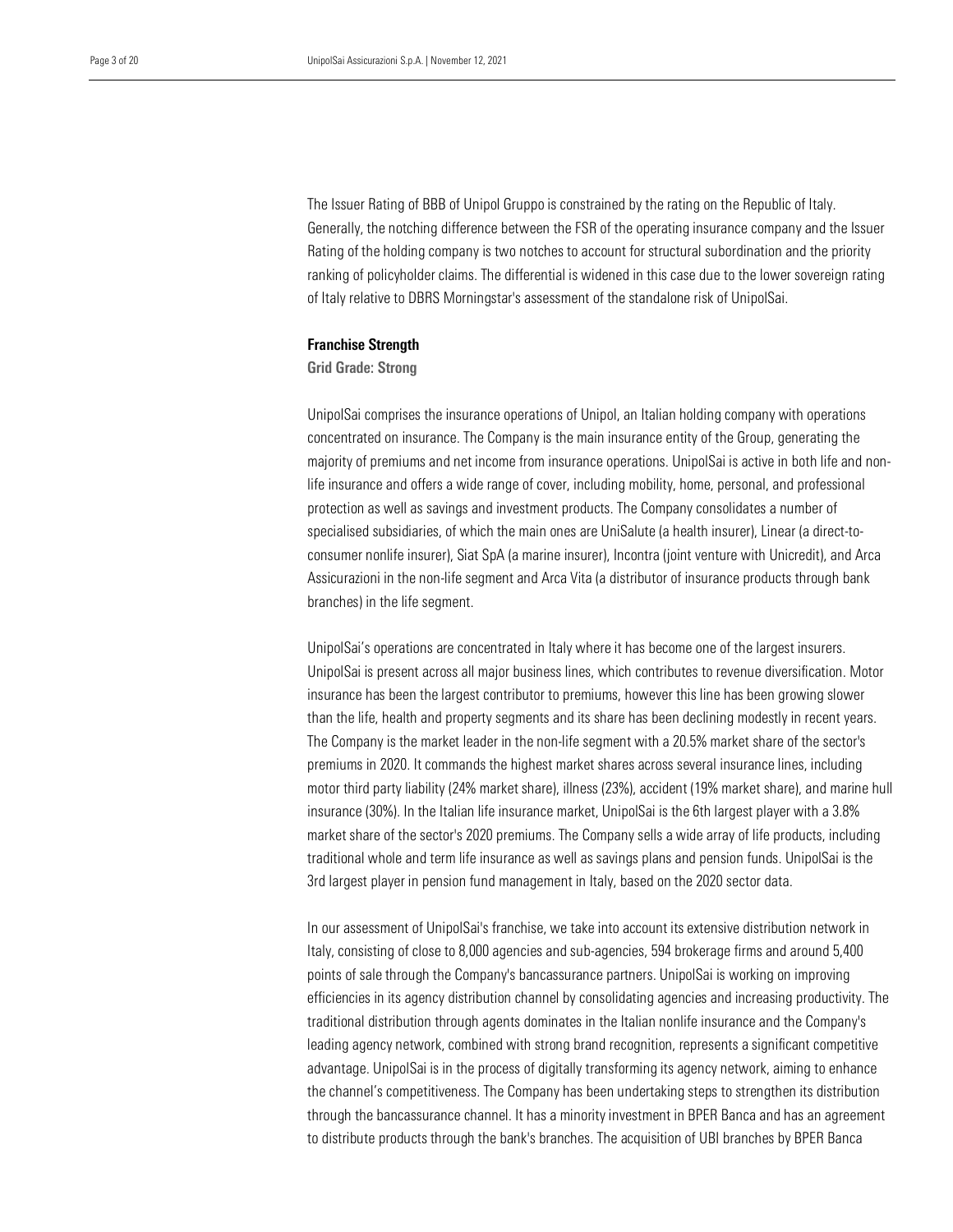channel. should strengthen the distribution and maintain superior growth of UnipolSai's premiums in the banking

 captive reinsurance company Ddor Re, and in Ireland with UnipolRe, which provides reinsurance services to insurance and corporate clients in the EMEA region. Outside Italy, UnipolSai is present in Serbia with the subsidiary DDOR Novi Sad and the dedicated

Unipol's strategy is focused on transitioning from an insurance leader to being a leader in mobility, welfare and property ecosystems. As part of the strategy, UnipolSai has made acquisitions of one of the leaders in the long-term car rental and car fleet management in Italy and a platform for the sale of used vehicles. The Company is also developing electronic toll collection and expanding roadside assistance services for its customers.

UnipolSai is 85% owned by Unipol, which is listed on the Milan Stock Exchange. In addition to insurance, Unipol is active in real estate and other businesses, however these do not represent a major contribution to the Group's earnings.

#### Risk Profile

#### Grid Grade: Good/Moderate

The Company's insurance operations are well managed and the risks facing the Company are largely external in nature rather than result of UnipolSai's own actions. The Company is domiciled in Italy and its dependence on the Italian market in terms of both premiums and asset allocation expose it to the country's economic outlook. UnipolSai would likely be affected by any economic downturn that results in lower spending on items such as new vehicles or property, which require insurance. Premiums generated by spending on financial products, such as savings plans or supplementary insurance products, may also be affected, resulting in lower net income for the Company.

The Company's underwriting risk is low, benefiting from the focus on short term retail business in the nonlife segment. A large proportion of the business comprises of personal motor vehicle or property policies, which allow for annual repricing. The Company's assessment of underwriting benefits from many years of experience in the Italian market. The usage of telematics in the motor insurance reduces the risk of fraud and provides live data for claims and the driving behaviour, which could be used for optimizing underwriting and pricing. UnipolSai provides insurance for professionals but business interruption guarantees in the non-life policies are low and contingent on physical damage such as fire, flood, or hailstorm. Product risk in the life business reflects the longer duration of liabilities in the context of lower interest rates. However, the Company has been reducing exposure to traditional savings products with guaranteed rates and has been able to maintain substantial spreads over the guaranteed rate.

UnipolSai's business benefits from substantial product diversification, however its operations are concentrated on the Italian market. Consequently, exposure to Italian sovereign bonds is significant,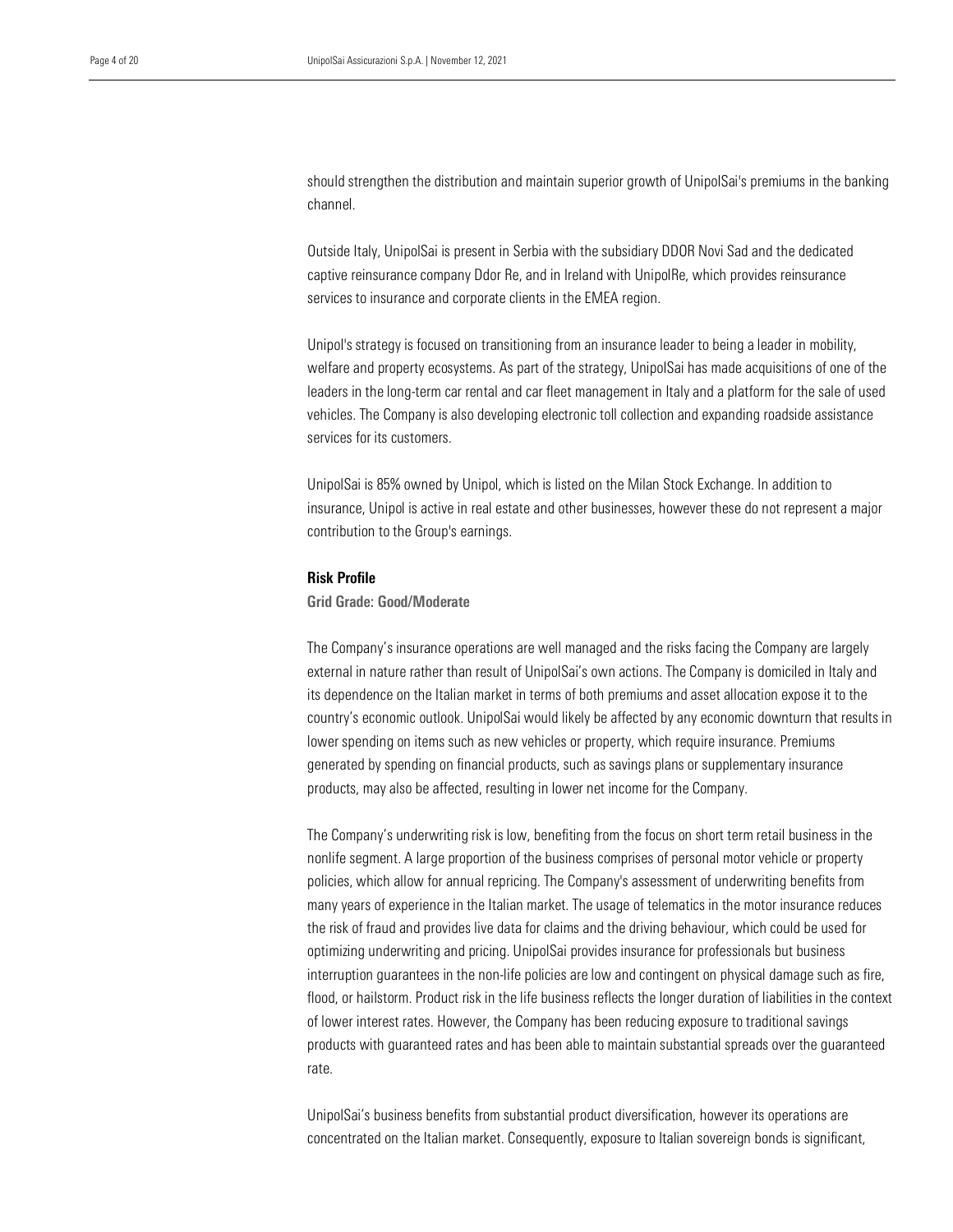profile. We note positively that, as part of its efforts aimed at reducing solvency ratio volatility, asset allocation was significantly reviewed. UnipolSai repositioned its investment portfolio by reducing the substituting them with holdings of higher rated core European Union sovereigns and investment grade corporate bonds, real assets and private equity. However, while improving materially, the share of lowering the quality of the investment portfolio and constraining our assessment of the Company's risk exposure to the Italian sovereign (to 40.6% at end-H1 2021 from 50% at end-2019) and market equities, instruments rated in the BBB range within the bond portfolio is still a high (66.6% at end-2020). Noninvestment grade holdings represented 7.3% of the bond portfolio.

|                    | As at December 31 |       |       |       |  |  |  |
|--------------------|-------------------|-------|-------|-------|--|--|--|
| Bonds Rated (%)    | 2020              | 2019  | 2018  | 2017  |  |  |  |
| AAA                | 2.1               | 0.7   | 0.6   | 0.5   |  |  |  |
| AA                 | 6.0               | 3.6   | 2.3   | 1.9   |  |  |  |
| A                  | 18.0              | 17.7  | 20.4  | 12.8  |  |  |  |
| <b>BBB</b>         | 66.6              | 71.2  | 71.0  | 79.3  |  |  |  |
| BB and below       | 7.3               | 6.8   | 5.7   | 5.5   |  |  |  |
| <b>Total Bonds</b> | 100.0             | 100.0 | 100.0 | 100.0 |  |  |  |

**Exhibit 1** Fixed Income (Bonds and Private Placements) Portfolio

Source: DBRS Morningstar and Company Documents.

Our assessment of market risk takes into account EUR 4.3 billion of real estate holdings (7% of the EUR 61.5 billion investment portfolio at end-H1 2021), which exposes UnipolSai to the risk of a decline in property values in Italy. This risk is mitigated by the high quality of the property portfolio, which is concentrated in primary cities in Italy and generates steady yield. Exposures to equities (3.6%), and alternative assets (2.3%) are relatively low. We also note that the high proportion of Italian sovereign bonds exposes the Company to market volatility, and the widening of spreads.

The Company has strong operational risk management capabilities and took proactive measures to avoid business interruptions during COVID-19, including digital tools.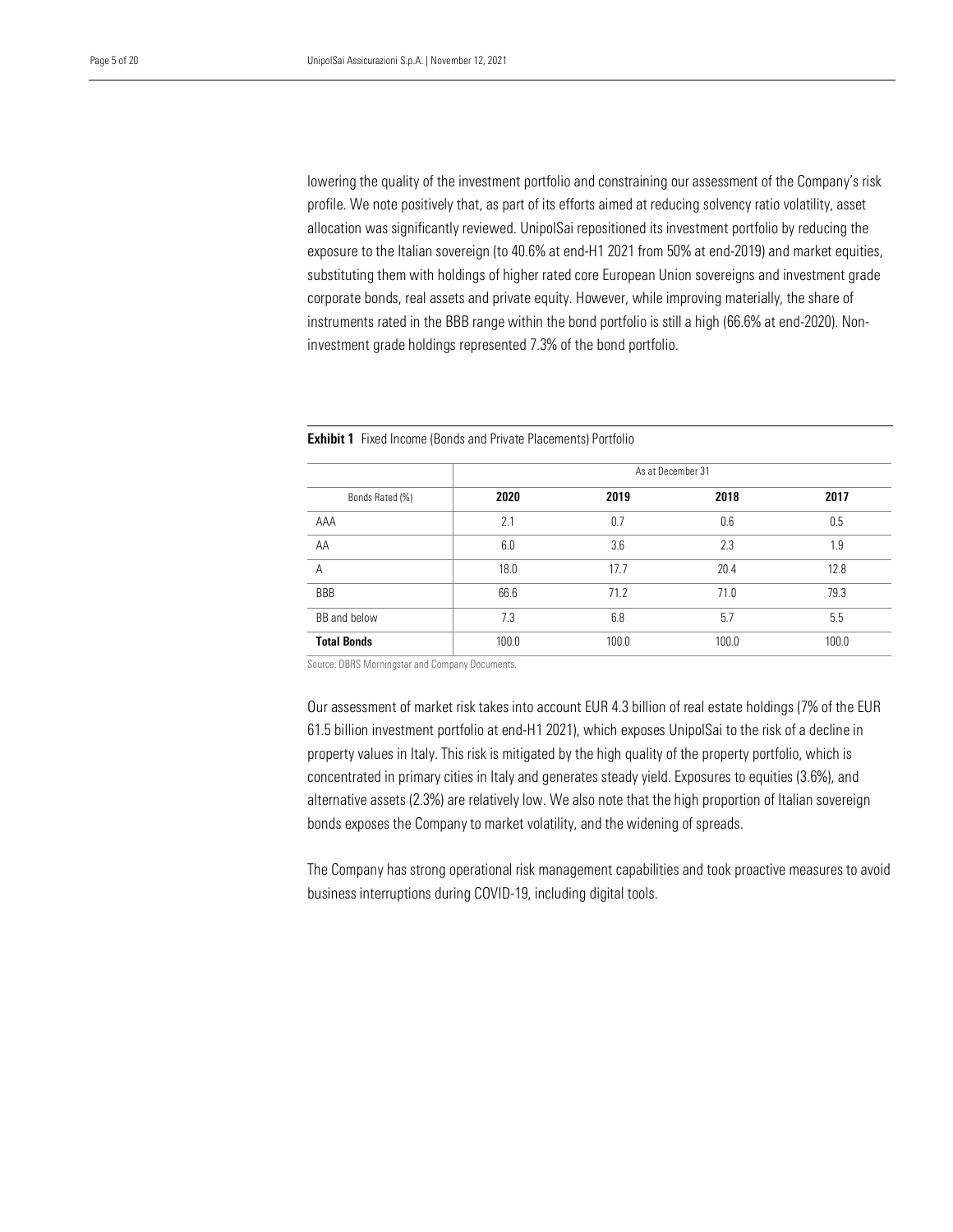#### Earnings Ability

Grid Grade: Strong/Good

 DBRS Morningstar views UnipolSai's earnings generation ability as solid, supported by its leading franchise, extensive distribution channels, and profitable underwriting. These strengths are evident in the combined ratio, which has been consistently in the mid-90s range in recent years and has continued to modestly improve, despite the adverse impact of weather-related incidents in some years.



Source: DBRS Morningstar and Company Documents.

Premiums generated from the nonlife business have been more consistent than those generated from the life and health segment. Non-life premium growth has been limited, reflecting the long term trend in the motor insurance market, marked by intense competition. UnipolSai's earnings have been supported by stable investment income from an investment portfolio placed mainly in bonds. However, over the longer term, investment returns have been on a moderate downward trend, reflecting the impact of reinvestment at lower yields. The Company's ROE has been in the low to mid-teens over the last three years. Under its strategic plan for 2019-2021, the Company is targeting to achieve EUR 2 billion of cumulative net profit. With EUR 1.6 billion of cumulative normalised net profit for 2019 and 2020, UnipolSai is well on track to achieve its strategic target.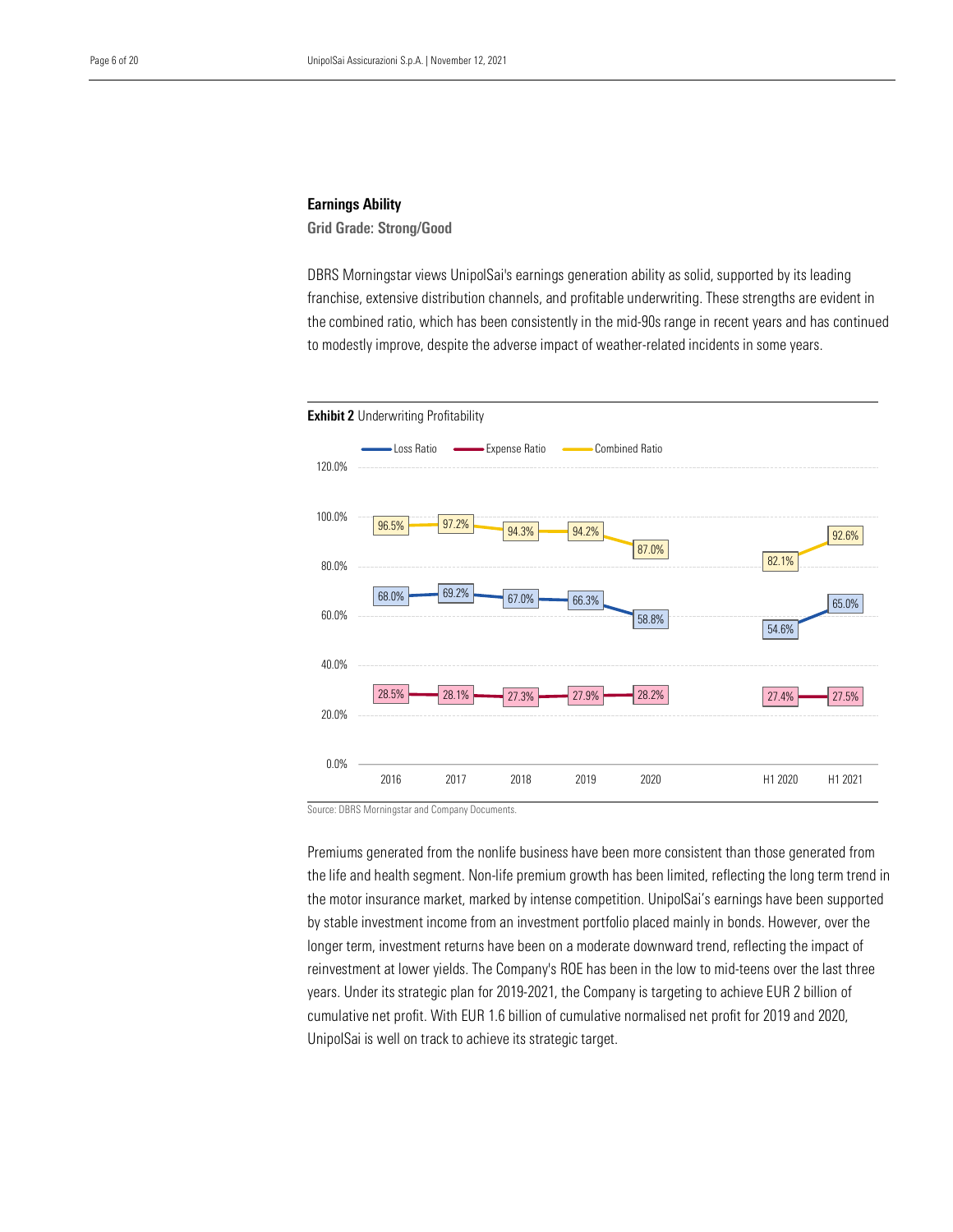



Source: DBRS Morningstar and Company Documents.

In 2020, despite a substantial impact of the COVID-19 pandemic on the Company's operations, robust profitability was maintained with the Company's consolidated net profit improving by 30% to EUR 853 million. Excluding one-off impacts (mainly in 2019), UnipolSai's net profit was up 18%. In the non-life business, UnipolSai's direct insurance premiums declined by 3.5%, however this was more than offset by a sharp decline in claims (down 15%), reflecting the reduction in the frequency of claims in the motor segment as a result of measures aimed at containing COVID-19 and lower impact of weather events than in 2019. In 2020 the Group's combined ratio, net of reinsurance, was 87.0%, compared to 94.2% in 2019. The life segment was marked by a sharp decline in premiums (down 26%) due to a combination of the effects of the health crisis, the Company's policy to limit risks, and non-recurrence of some positive one-off impacts from 2019. Due to the effects of the pandemic, investment income was adversely affected, declining by 19% to EUR 1.5 billion. However, the Company managed to retain a relatively healthy yield of 3.0% (2019: 3.6%).

Solid financial performance continued in H1 2021. The reported consolidated net profit was EUR 542 million (down 3% YoY), corresponding to an ROE of 14.1%. Premium generation recovered from low H1 2020 levels, which had been impacted by the social distancing measures. However, the combined ratio in the direct business normalised and was 91.4% compared to 80.5% in H1 2020, leading to lower underwriting results. This was partly offset by a strong improvement in the investment result to EUR 815 million (H1 2020: EUR 680 million).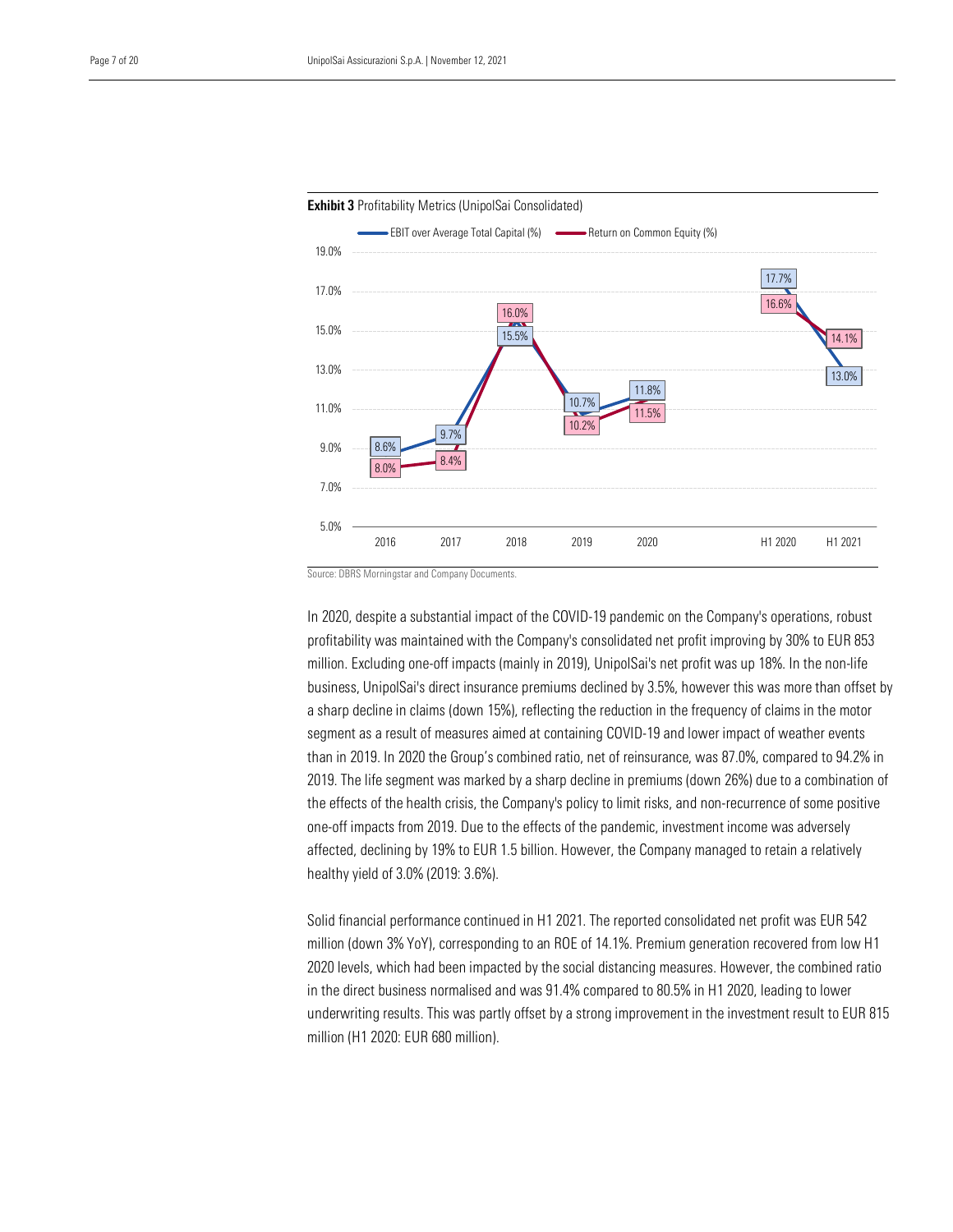

Exhibit 4 EBIT and Net Income Results (EUR millions)

Source: DBRS Morningstar and Company Documents.

#### **Liquidity**

Grid Grade: Strong/Good

UnipolSai's mix of businesses gives way to a generally predictable claims profile, barring any unexpectedly large catastrophes arising from severe weather events, which would be largely covered by reinsurance. Correspondingly, there is a low likelihood that an immediate need for cash would arise that the Company would be unable to cover. The nonlife insurance business model reduces the risk of a liquidity crisis because of the consistent flow of premium revenue getting collected. UnipolSai may also choose to suspend dividend payments to its parent, if needed. The claims profile is well managed as illustrated by the track record of healthy underwriting profitability. In the Life business, the Company has been reducing exposure to traditional savings products with guaranteed rates and in its run-off segregated fund portfolio has been able to maintain substantial spread over the guaranteed rate.

UnipolSai's investment portfolio mainly comprises fixed income securities providing a source of readily marketable assets. Italian government bonds comprise around 40% of total investments, providing a source of readily marketable assets. Italy has one of the largest and most liquid bond markets in Europe. However, the substantial domestic bond holdings expose the Company to potential episodes of stressed market conditions.

During the COVID-19 crisis, UnipolSai maintained adequate liquidity. In the initial phase of the pandemic, it experienced a delay in premiums paid, however the ability to assume its obligations remained uninterrupted, mainly owing to a substantial decline in claims. During the COVID-19 crisis, the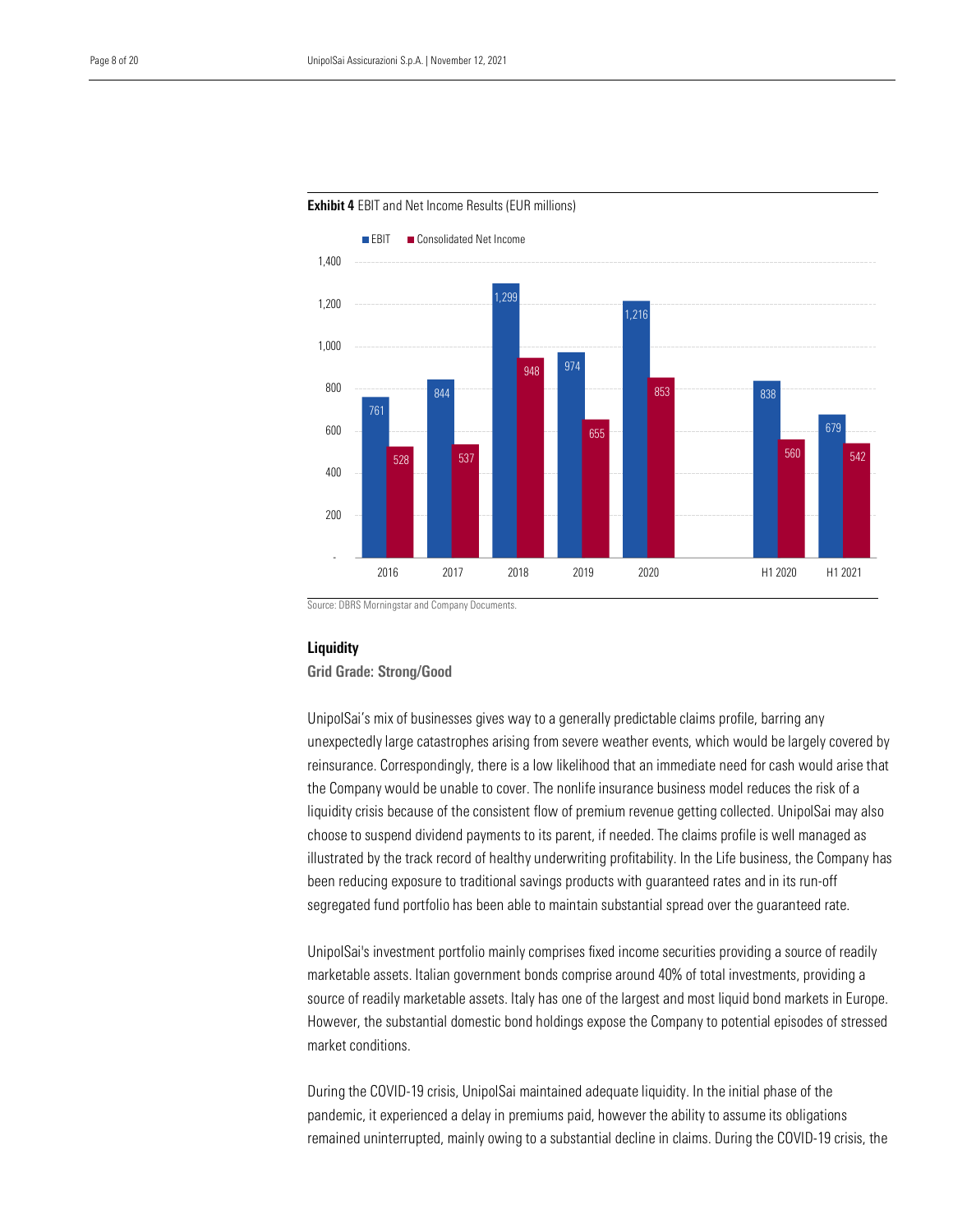implemented an even more stringent monitoring of its liquidity positions, and provided support to its agent network through various measures such as early payment of commissions. The overall volume of substantial increase in surrenders in the life business. Company increased the buffer of highly liquid assets mainly through selling long-term bonds, nonlife claims declined in 2020 as a result of the coronavirus. The Company did not experience a



**Exhibit 5** Nonliquid Assets Concentration

Source: DBRS Morningstar and Company Documents.

#### Capitalization

Grid Grade: Good

In our view of UnipolSai's capitalisation, we take into account strong capital cushions, solid earnings generation capacity, and leverage maintained at healthy levels. The solvency capital requirement ratio for the Company on a consolidated basis, as measured by an economic capital model (based on Solvency 2) was a high 290% at end-H1 2021 compared to 252% at end-2019, providing a sizable cushion against adverse impacts. Close to 90% of solvency capital is in the form of Tier 1 funds. UnipolSai's strategic target solvency ratio range is 170-200%.

In early 2020, substantial volatility in the financial markets during the initial phase of COVID-19 has led to a sharp decline of the Company's Solvency ratio (to 200% from 252% at end-Q1 2021), highlighting strong sensitivity to Italian bond spreads. Despite this, Solvency remained above the risk appetite limit, reflecting strong capital cushions. We positively note that the review of asset allocation undertaken in H2 2020 has led to a reduction in the sensitivity to Italian bond spreads, which nevertheless remains elevated.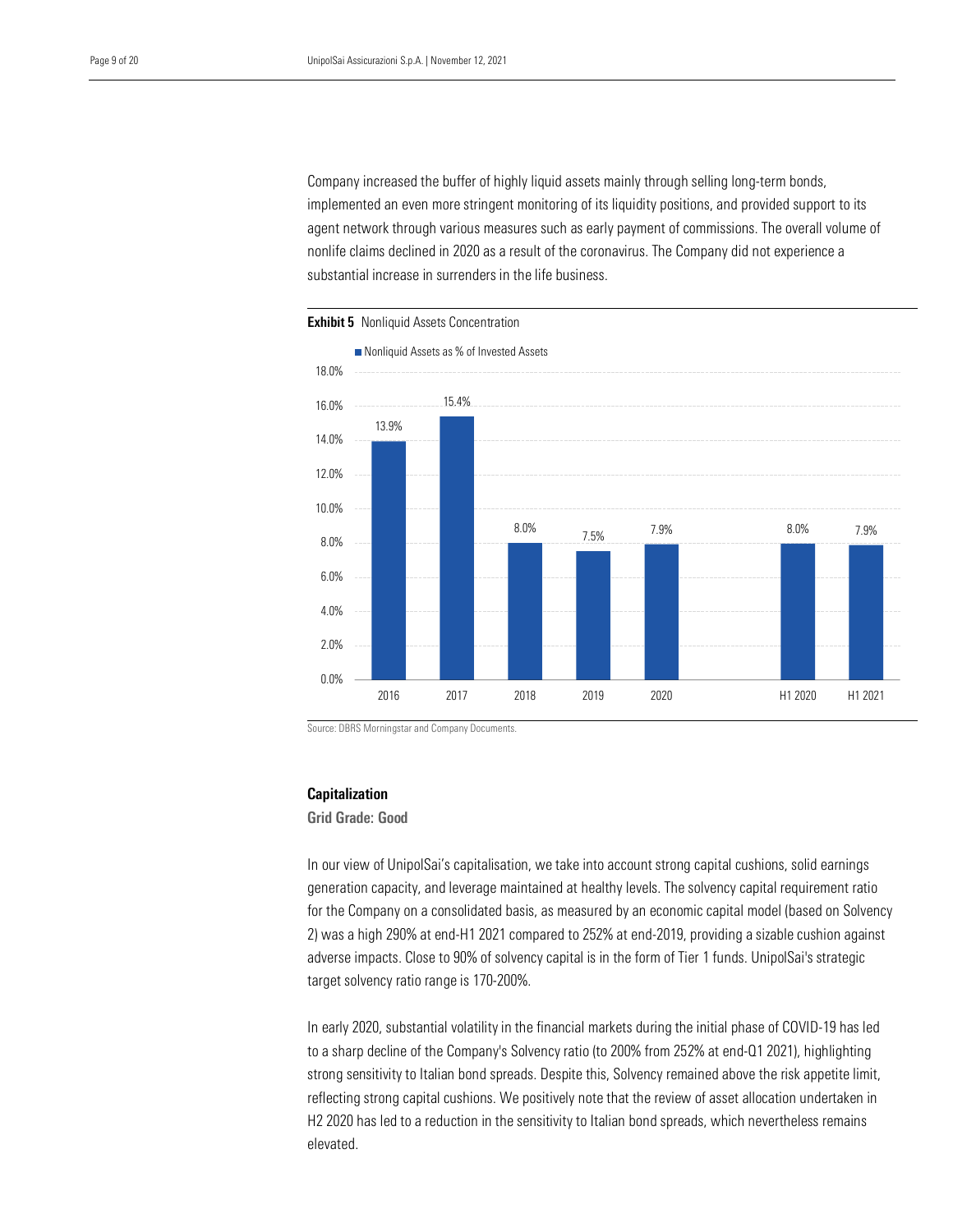The leverage ratio (calculated at the Unipol Group level on a consolidated basis) was 34% at H1 2021, remaining well aligned with the Company's current rating category. The leverage improved from 35.1% the issue of the Restricted Tier 1 instrument in 4Q 2020. Unipol's interest and fixed-charge coverage ratio has averaged 7.7 times over the last three years, reflecting its consistent earnings generation. at end-2019 as a result of the early repayment of a subordinate loan issued by UnipolSai, which followed



Source: DBRS Morningstar and Company Documents.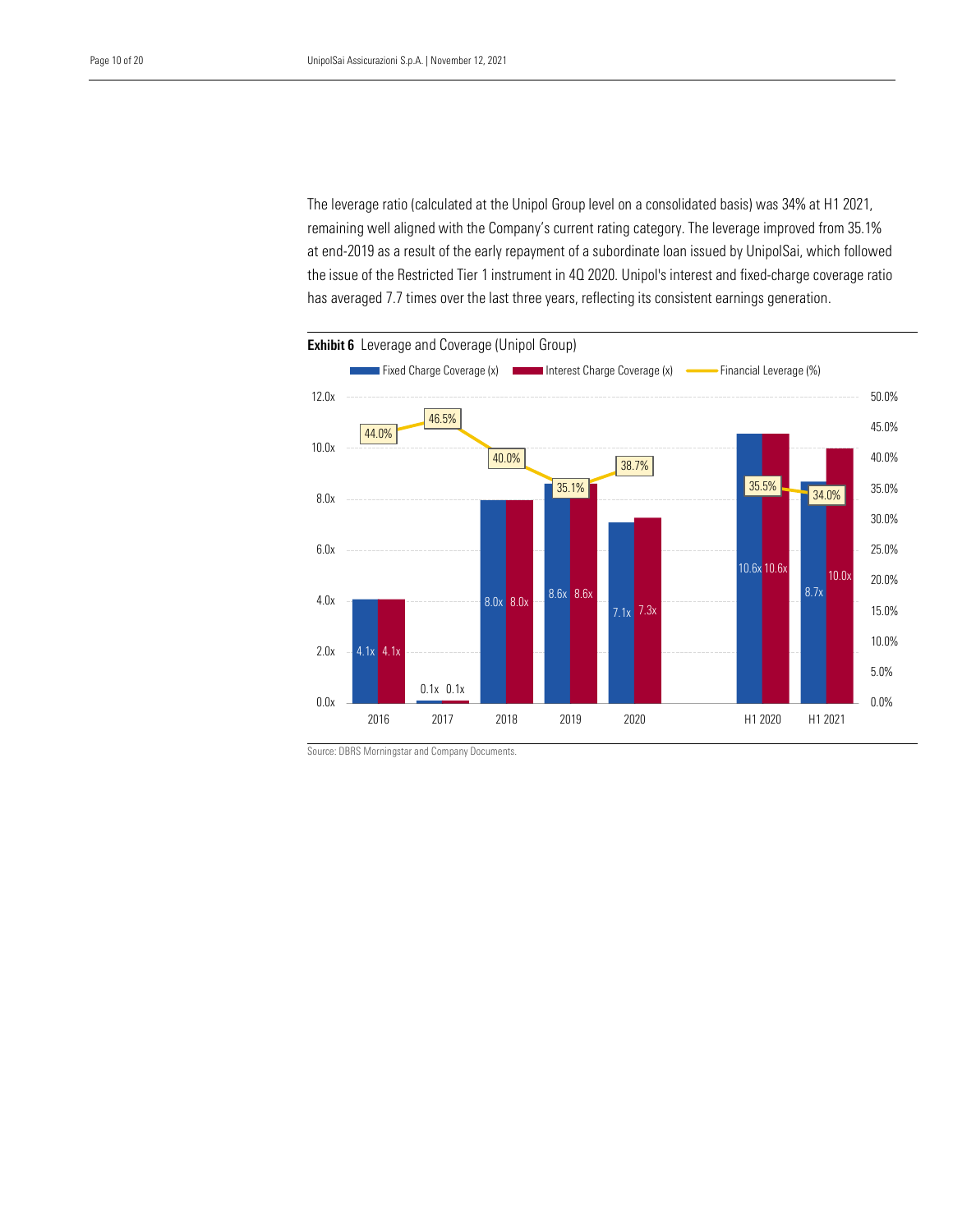#### **Exhibit 7** Capitalization

|                                                    |         |         | As at December 31 |       |       |       |       |
|----------------------------------------------------|---------|---------|-------------------|-------|-------|-------|-------|
| (%)                                                | H1 2021 | H1 2020 | 2020              | 2019  | 2018  | 2017  | 2016  |
| <b>Regulatory Capital</b><br><b>Strength</b>       |         |         |                   |       |       |       |       |
| Solvency II Ratio (UnipolSai<br>Solo)              | 331     | 272     | 318               | 284   | 253   | 263   | 243   |
| Solvency II Ratio (UnipolSai<br>Consolidated)      | 290     | 249     | 281               | 252   | 202   | 210   | 212   |
| Leverage                                           |         |         |                   |       |       |       |       |
| <b>Total Capital</b>                               | 10,215  | 9,102   | 10,685            | 9,881 | 8,244 | 8,522 | 8,854 |
| Financial Leverage (Unipol<br>Group)               | 34.0    | 35.5    | 38.7              | 35.1  | 40.0  | 46.5  | 44.0  |
| Intangibles / Common Equity                        | 12.2    | 14.3    | 12.5              | 13.0  | 15.3  | 11.8  | 11.4  |
| Tangible Common Equity /<br><b>Total Capital</b>   | 64.3    | 58.8    | 60.5              | 60.6  | 55.9  | 60.8  | 61.6  |
| <b>Total Capital / Policyholder</b><br>Liabilities | 17.9    | 16.1    | 18.5              | 17.2  | 15.5  | 18.6  | 15.9  |
| <b>Protection Ratios</b>                           |         |         |                   |       |       |       |       |
| Quality Assets / Non-Capital<br><b>Liabilities</b> | 22.7    | 17.9    | 22.5              | 16.4  | 16.7  | 9.1   | 9.6   |
| Total Capital / Riskier Assets                     | 49.4    | 50.1    | 55.4              | 52.8  | 48.6  | 44.7  | 38.1  |

Source: DBRS Morningstar and Company Documents.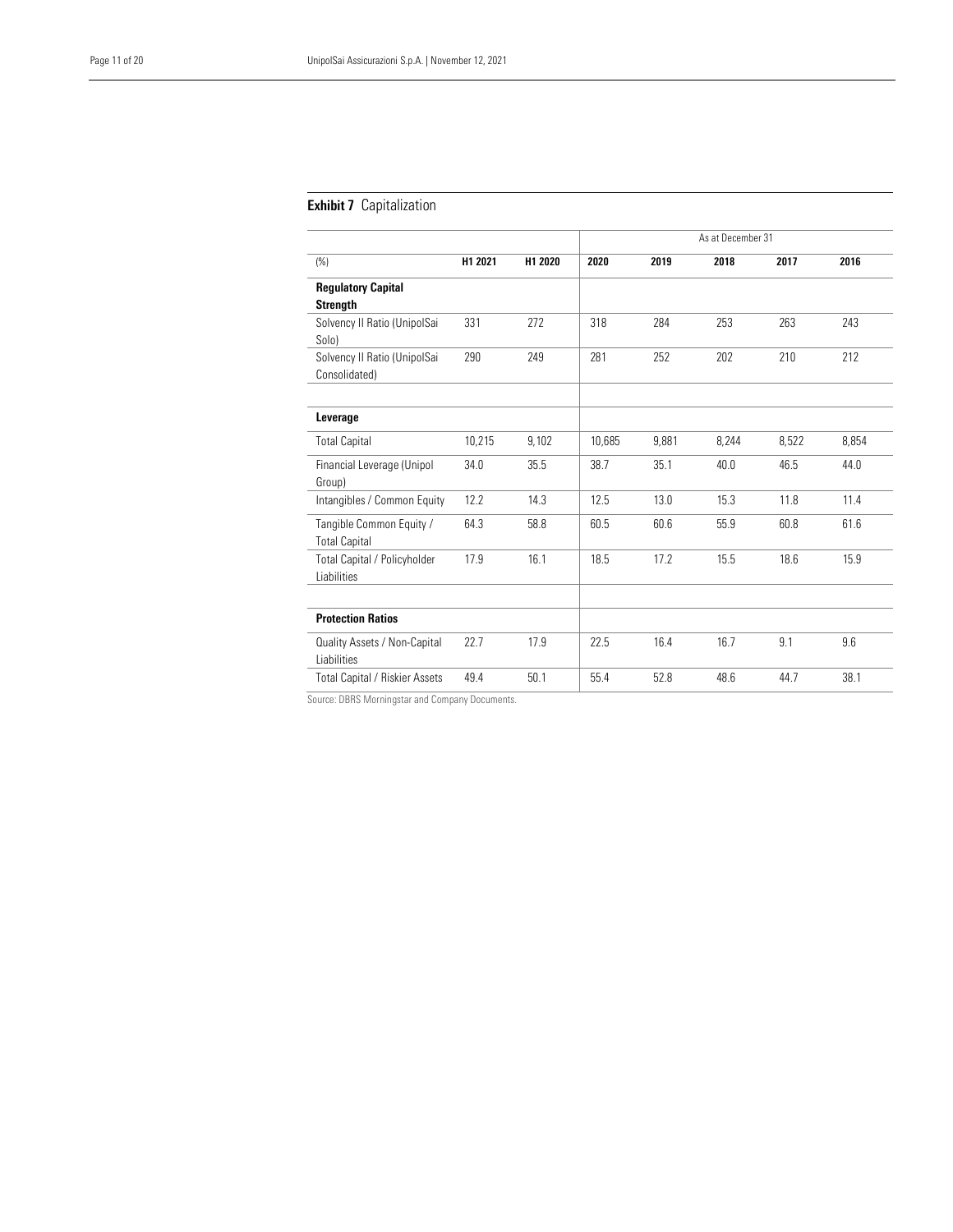#### UnipolSai Assicurazioni S.p.A. ESG Checklist

| <b>ESG Factor</b>                                | ESG Credit Consideration Applicable to the Credit Analysis: Y/N                                                                                                                                                     |             | <b>Extent of the Effect on</b><br>the ESG Factor on the<br><b>Credit Analysis: Relevant</b><br>(R) or Significant $(S)^*$ |
|--------------------------------------------------|---------------------------------------------------------------------------------------------------------------------------------------------------------------------------------------------------------------------|-------------|---------------------------------------------------------------------------------------------------------------------------|
| <b>Environmental</b>                             | Overall:                                                                                                                                                                                                            | Y           | $\mathbf R$                                                                                                               |
| <b>Emissions, Effluents,</b><br>and Waste        | Do we consider the costs or risks result, or could result in changes to an issuer's financial,<br>operational, and/or reputational standing?                                                                        | N           | N                                                                                                                         |
| <b>Carbon and</b><br><b>GHG Costs</b>            | Does the issuer face increased regulatory pressure relating to the carbon impact of its or its<br>clients' operations resulting in additional costs?                                                                | N           | N                                                                                                                         |
| <b>Climate and</b><br><b>Weather Risks</b>       | Will climate change and adverse weather events potentially disrupt issuer or client<br>operations, causing a negative financial impact?                                                                             | Y           | R                                                                                                                         |
| <b>Social</b>                                    | Overall:                                                                                                                                                                                                            | $\mathbf N$ | N                                                                                                                         |
| Social Impact of<br><b>Products and Services</b> | Do we consider that the social impact of the issuer's products and services could pose a<br>financial or regulatory risk to the issuer?                                                                             | N           | N                                                                                                                         |
| <b>Human Capital and</b><br><b>Human Rights</b>  | Is the issuer exposed to staffing risks, such as the scarcity of skilled labour, uncompetitive<br>wages, or frequent labour relations conflicts that could result in a material financial or<br>operational impact? | N           | N                                                                                                                         |
|                                                  | Do violations of rights create a potential liability that could negatively affect the issuer's<br>financial wellbeing or reputation?                                                                                | N           | N                                                                                                                         |
|                                                  | <b>Human Capital and Human Rights:</b>                                                                                                                                                                              | N           | N                                                                                                                         |
| <b>Product</b><br>Governance                     | Does failure in delivering quality products and services cause damage to customers and<br>expose the issuer to financial and legal liability?                                                                       | N           | N                                                                                                                         |
| <b>Data Privacy</b><br>and Security              | Has misuse or negligence in maintaining private client or stakeholder data resulted, or could<br>result, in financial penalties or client attrition to the issuer?                                                  | N           | N                                                                                                                         |
| <b>Community</b><br><b>Relations</b>             | Does engagement, or lack of engagement, with local communities pose a financial or<br>reputational risk to the issuer?                                                                                              | N           | N                                                                                                                         |
| Access to<br><b>Basic Services</b>               | Does a failure to provide or protect with respect to essential products or services have the<br>potential to result in any significant negative financial impact on the issuer?                                     | N           | N                                                                                                                         |
| <b>Governance</b>                                | Overall:                                                                                                                                                                                                            | $\mathbf N$ | N                                                                                                                         |
| <b>Political Risks</b>                           | Bribery, Corruption, and Do alleged or actual illicit payments pose a financial or reputational risk to the issuer?                                                                                                 | N           | N                                                                                                                         |
|                                                  | Are there any political risks that could impact the issuer's financial position or its reputation?                                                                                                                  | N           | N                                                                                                                         |
|                                                  | <b>Bribery, Corruption, and Political Risks:</b>                                                                                                                                                                    | N           | N                                                                                                                         |
| <b>Business Ethics</b>                           | Do general professional ethics pose a financial or reputational risk to the issuer?                                                                                                                                 | N           | N                                                                                                                         |
| <b>Corporate / Transaction</b><br>Governance     | Does the issuer's corporate structure limit appropriate board and audit independence?                                                                                                                               | N           | N                                                                                                                         |
|                                                  | Have there been significant governance failures that could negatively affect the issuer's<br>financial wellbeing or reputation?                                                                                     | N           | N                                                                                                                         |
|                                                  | <b>Corporate / Transaction Governance:</b>                                                                                                                                                                          | N           | N                                                                                                                         |
|                                                  | <b>Consolidated ESG Criteria Output:</b>                                                                                                                                                                            | Y           | $\overline{R}$                                                                                                            |

\* A Relevant Effect means that the impact of the applicable ESG risk factor has not changed the rating or rating trend on the issuer.

A Significant Effect means that the impact of the applicable ESG risk factor has changed the rating or trend on the issuer.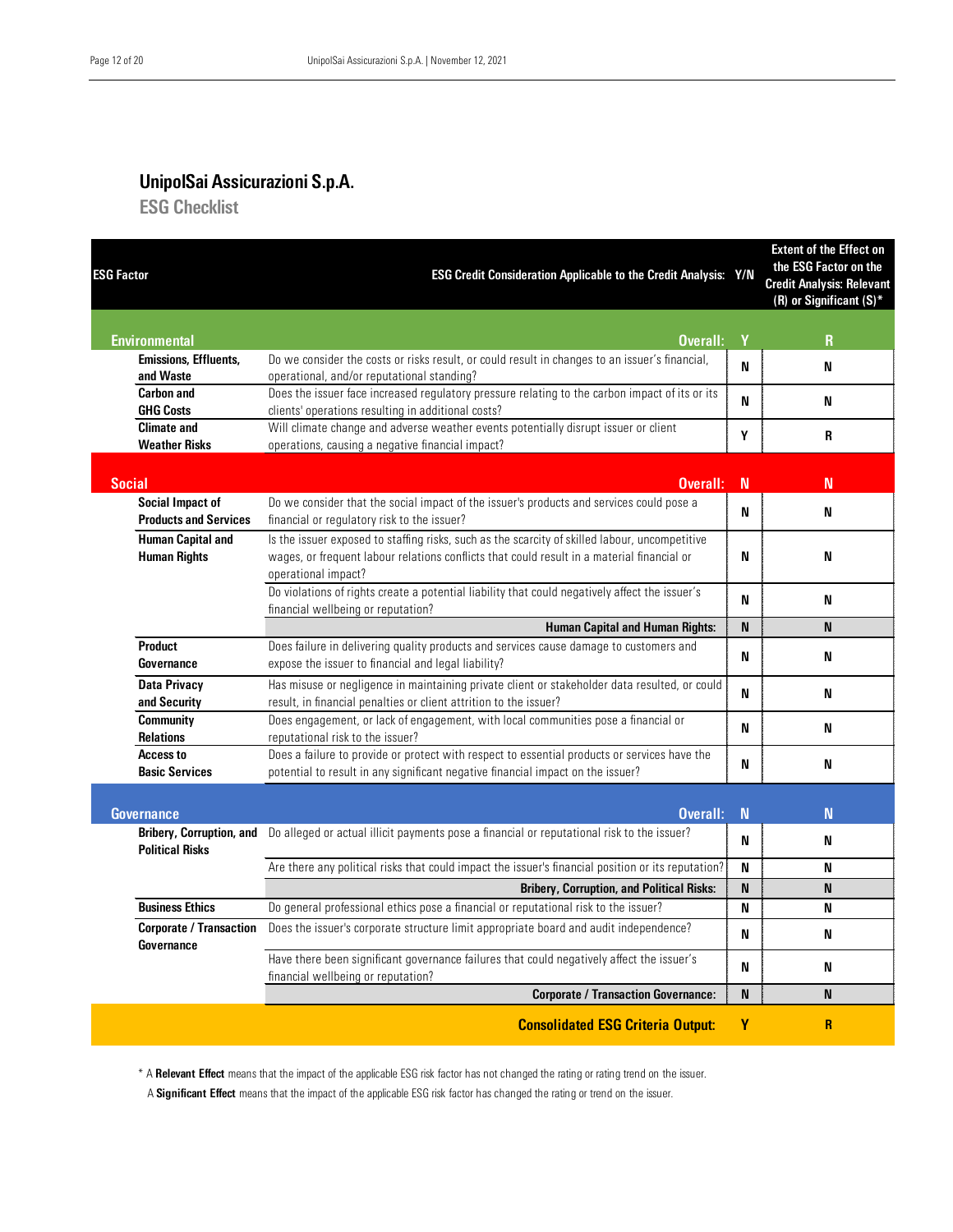#### ESG Considerations

#### Environmental

 do not affect the assigned rating or trend. The issuer operates in Italy and through its P&C business is exposed to natural catastrophic events such as earthquakes, wildfires, flooding, and other extreme Environmental concerns regarding Climate & Weather Risks are relevant to the rating of UnipolSai but weather events. The issuer has procedures in place to assess and measure the impact of this risk on its operations, and is supportive of broader global actions that aim to minimize this risk, including movements towards a green economy and a reduction in total global emissions. Unipol Group issued a green bond in 2020, in which a portion of the proceeds are invested in initiatives that reduce climaterelated risks. Climate-related risks can lead to earnings volatility and increased reinsurance cost. DBRS Morningstar considered this ESG factor as part of product risk when assessing the Company's risk profile.

#### Social

This factor does not affect the rating or trend assigned to the issuer. There have been no reported cases of major failures related to social issues by the issuer. Product governance is adequate, supported by the integration of the ESG framework into the underwriting and investment processes. The issuer aims at increasing the penetration of products with social impact in its overall insurance portfolio.

#### Governance

This factor does not affect the rating or trend assigned to the issuer. There have been no reported cases of serious failures in governance as they relate to the Company. The issuer's corporate governance board committee's structures and risk reporting processes are appropriate for the size and complexity of its business model.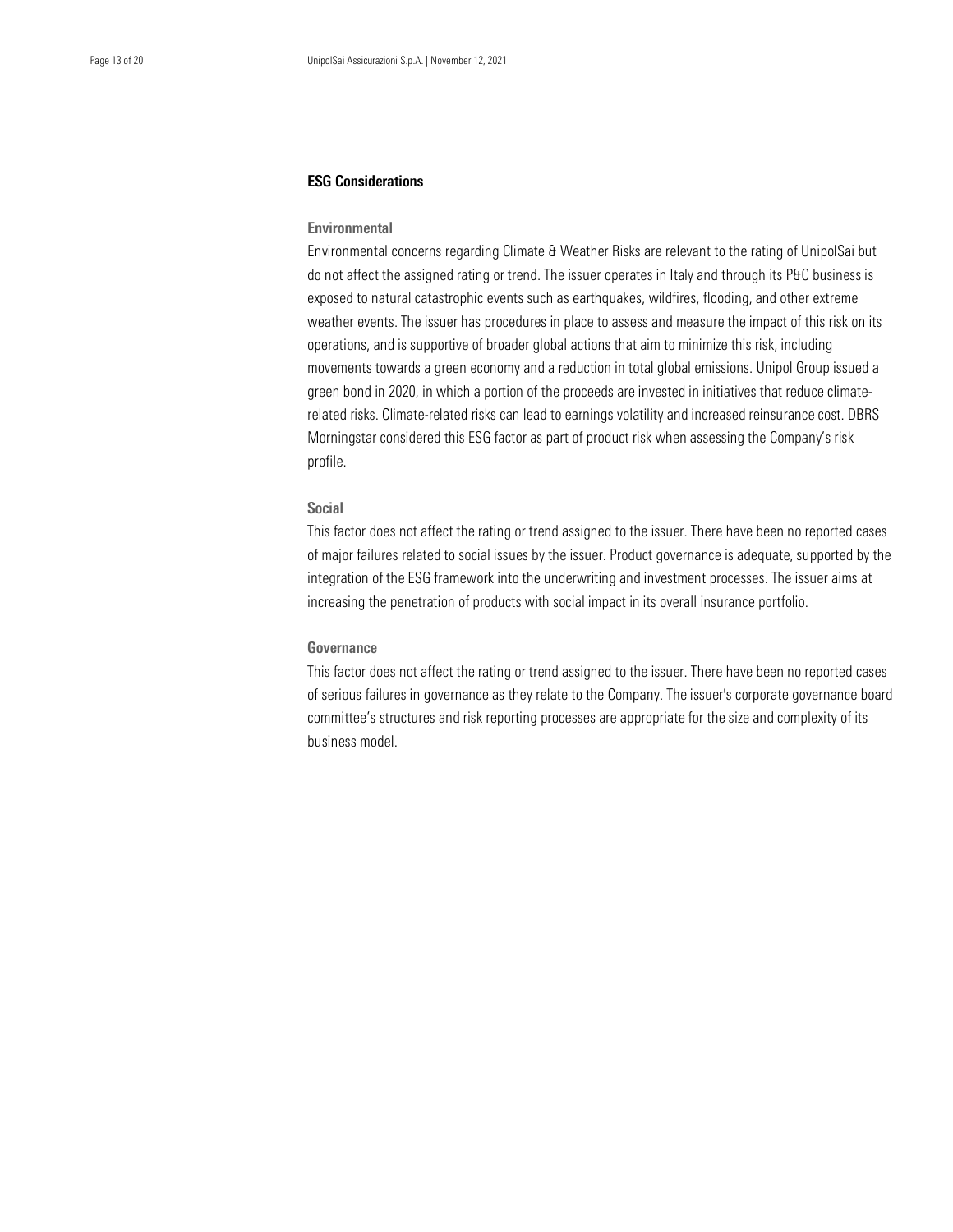#### Balance Sheet

|                                                                            |         |                |        |                | As at December 31 |                |        |
|----------------------------------------------------------------------------|---------|----------------|--------|----------------|-------------------|----------------|--------|
| (EUR millions)                                                             | H1 2021 | H1 2020        | 2020   | 2019           | 2018              | 2017           | 2016   |
| Assets                                                                     |         |                |        |                |                   |                |        |
| Goodwill                                                                   | 514     | 508            | 514    | 508            | 465               | 328            | 317    |
| Other Intangible Assets                                                    | 400     | 385            | 407    | 385            | 371               | 364            | 387    |
| Property                                                                   | 1,498   | 1,493          | 1,448  | 1,561          | 1,564             | 1,483          | 1,386  |
| Other Tangible Assets                                                      | 872     | 836            | 832    | 850            | 250               | 236            | 210    |
| Technical Provisions - Reinsurers' Share                                   | 870     | 926            | 835    | 990            | 982               | 846            | 849    |
| <b>Investment Property</b>                                                 | 2,186   | 2,076          | 2,262  | 2,063          | 2,071             | 2,271          | 2,388  |
| Investments In Subsidiaries, Associates, and<br>Interest In Joint Ventures | 172     | 154            | 163    | 169            | 341               | 804            | 527    |
| Held-to-Maturity Investments                                               | 416     | 415            | 421    | 455            | 460               | 540            | 892    |
| Loans and Receivables                                                      | 5,263   | 5,272          | 5,256  | 4,767          | 4,313             | 4,489          | 5,050  |
| Available-for-Sale Financial Assets                                        | 50,027  | 47,912         | 51,102 | 48,855         | 43,446            | 36,043         | 43,172 |
| Financial Assets at Fair Value Through Profit<br>Or Loss                   | 8,157   | 6,882          | 7,437  | 7,753          | 6,498             | 4,938          | 9,186  |
| <b>Total Investments</b>                                                   | 66,222  | 62,710         | 66,640 | 64,061         | 57,129            | 49,085         | 61,215 |
|                                                                            |         |                |        |                |                   |                |        |
| Receivables Relating to Direct Insurance<br><b>Business</b>                | 1,096   | 1,229          | 1,482  | 1.456          | 1,366             | 1,422          | 1,419  |
| Receivables Relating to Reinsurance Business                               | 209     | 260            | 167    | 261            | 137               | 101            | 95     |
| Other Receivables                                                          | 1,338   | 1,301          | 1,560  | 1,436          | 1,366             | 1,141          | 1,601  |
| <b>Sundry Receivables</b>                                                  | 2,643   | 2,790          | 3,210  | 3,153          | 2,869             | 2,663          | 3,114  |
| Non-Current Assets Or Assets Of A Disposal<br>Group Held for Sale          | 143     | 194            | 203    | 189            | 537               | 10,569         | 208    |
| <b>Deferred Acquisition Costs</b>                                          | 108     | 106            | 99     | 101            | 98                | 85             | 90     |
| Deferred Tax Assets                                                        | 28      | 229            | 3      | 127            | 465               | 217            | 260    |
| <b>Current Tax Assets</b>                                                  | 5       | 20             | 9      | $\overline{4}$ | 23                | 9              | 31     |
| Other Assets                                                               | 619     | 546            | 544    | 503            | 417               | 462            | 521    |
| <b>Total Other Assets</b>                                                  | 903     | 1,096          | 858    | 924            | 1,540             | 11,343         | 1,111  |
| Cash and Cash Equivalents                                                  | 1,111   | 638            | 681    | 747            | 1,025             | 1,404          | 661    |
| <b>Total Assets</b>                                                        | 75,031  | 71,382         | 75,425 | 73,179         | 66,194            | 67,750         | 69,248 |
| Liabilities and Shareholders' Equity                                       |         |                |        |                |                   |                |        |
| Share Capital                                                              | 2,032   | 2,032          | 2,032  | 2,032          | 2,032             | 2,032          | 2,032  |
| Other Equity Instruments                                                   | 496     | $\overline{a}$ | 496    | $\frac{1}{2}$  | $\overline{a}$    | $\overline{a}$ |        |
| Capital Reserves                                                           | 347     | 347            | 347    | 347            | 347               | 347            | 347    |
| Income-Related and Other Equity Reserves                                   | 3,157   | 2,887          | 2,889  | 2,718          | 2,133             | 2,130          | 2,593  |
| <b>Treasury Shares</b>                                                     | (1)     | (2)            | (1)    | (2)            | (46)              | (52)           | (52)   |
|                                                                            |         |                |        |                |                   |                |        |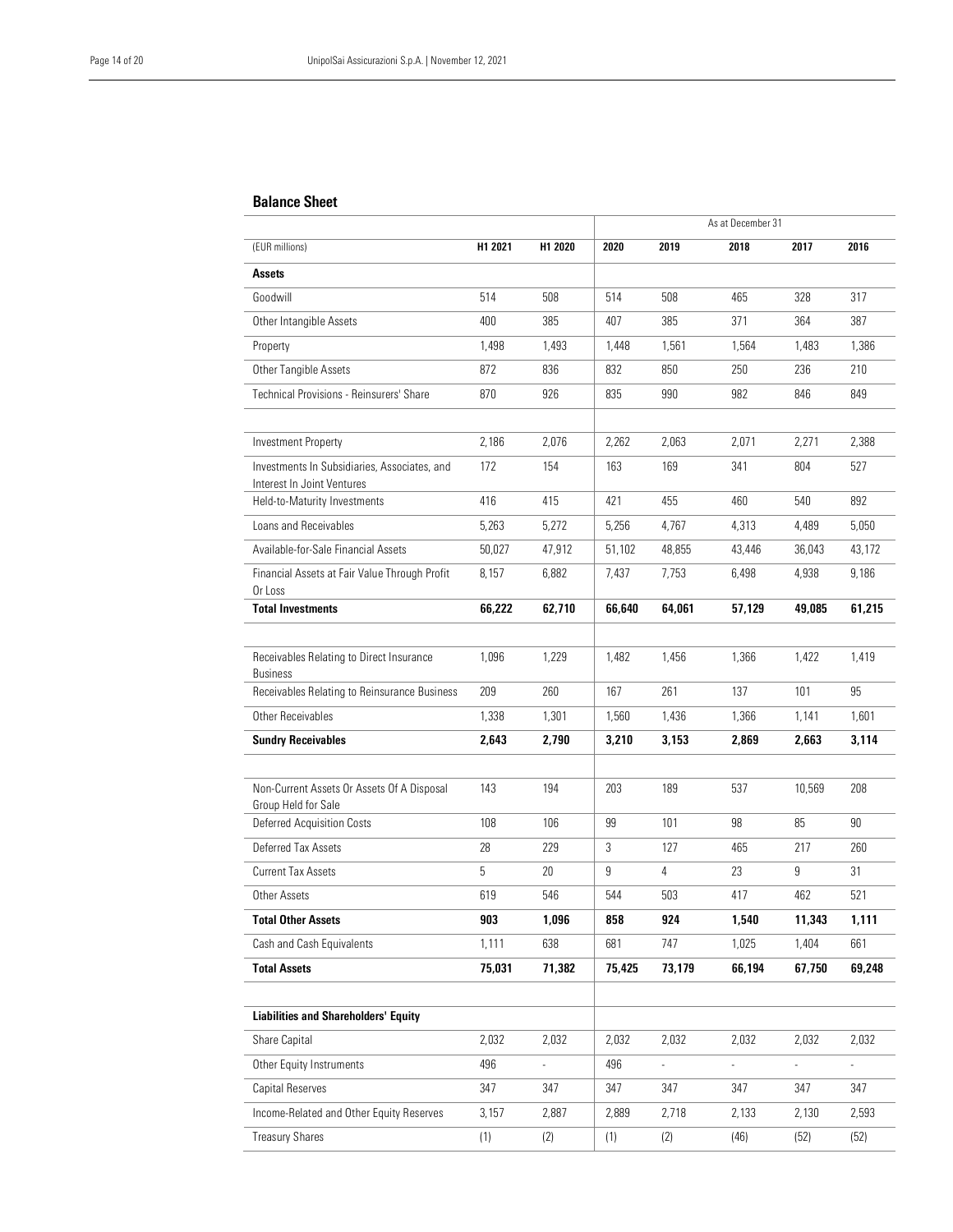L

| <b>Total Shareholders' Equity and Liabilities</b>                          | 75,031         | 71,382 | 75,425 | 73,179 | 66,194       | 67,750 | 69,248        |
|----------------------------------------------------------------------------|----------------|--------|--------|--------|--------------|--------|---------------|
| Other Liabilities                                                          | 925            | 831    | 877    | 806    | 729          | 773    | 838           |
| <b>Current Tax Liabilities</b>                                             | 38             | 36     | 39     | 48     | 22           | 24     | 45            |
| Deferred Tax Liabilities                                                   | 123            | 48     | 136    | 78     | 9            | 25     | 26            |
| <b>Held for Sale</b>                                                       |                |        |        |        |              |        |               |
| Liabilities Associated with Disposal Groups                                | $\overline{4}$ | 3      | 3      | 3      | 3            | 10,017 | $\frac{1}{2}$ |
| Other Payables                                                             | 820            | 750    | 786    | 819    | 657          | 717    | 665           |
| <b>Business</b><br>Payables Arising from Reinsurance Business              | 122            | 112    | 77     | 97     | 87           | 94     | 92            |
| Payables Arising from Direct Insurance                                     | 132            | 131    | 163    | 165    | 161          | 105    | 107           |
| Other Financial Liabilities                                                | 2,109          | 2,790  | 2,676  | 3,086  | 2,713        | 2,491  | 2,541         |
| Financial Liabilities at Fair Value Through<br>Profit Or Loss              | 4.981          | 2.960  | 4.379  | 2,914  | 2.539        | 1,172  | 2,140         |
| <b>Technical Provisions</b>                                                | 57,137         | 56,843 | 57,707 | 57,567 | 53,223       | 45,757 | 55,816        |
| Provisions                                                                 | 411            | 396    | 438    | 442    | 353          | 382    | 442           |
|                                                                            |                |        |        |        |              |        |               |
| <b>Equity Attributable to Non-Controlling</b><br><b>Interests</b>          | 254            | 236    | 263    | 275    | 250          | 325    | 379           |
| Controlling Interests                                                      |                |        |        |        |              |        |               |
| Profit (Loss) for the Year Attributable to Non-                            | 16             | 15     | 33     | 27     | 43           | 33     | 30            |
| Non-Controlling Interests<br>Gains Or Losses Recognized Directly in Equity | 21             | 11     | 21     | 16     | $\mathbf{0}$ | 27     | 31            |
| Share Capital and Reserves Attributable to                                 | 217            | 210    | 210    | 233    | 207          | 266    | 318           |
| Parent                                                                     |                |        |        |        |              |        |               |
| <b>Equity Attributable to the Owners of the</b>                            | 7,977          | 6,246  | 7,881  | 6,878  | 5,448        | 5,869  | 6,156         |
| Profit (Loss) for the Year attributable to the<br>Owners of the Parent     | 526            | 545    | 820    | 628    | 905          | 504    | 497           |
| Equity                                                                     |                |        |        |        |              |        |               |
| Other Gains Or Losses Recognized Directly in                               | (10)           | 13     | (1)    | 9      | (7)          | (9)    | (16)          |
| Gains or Losses On Available-for-Sale<br><b>Financial Assets</b>           | 1,427          | 421    | 1,295  | 1,142  | 80           | 913    | 752           |
| Reserve for Foreign Currency Translation<br><b>Differences</b>             | $\overline{4}$ | 5      | 4      | 5      | 5            | 5      | $\sqrt{3}$    |

Source: DBRS Morningstar and Company Documents.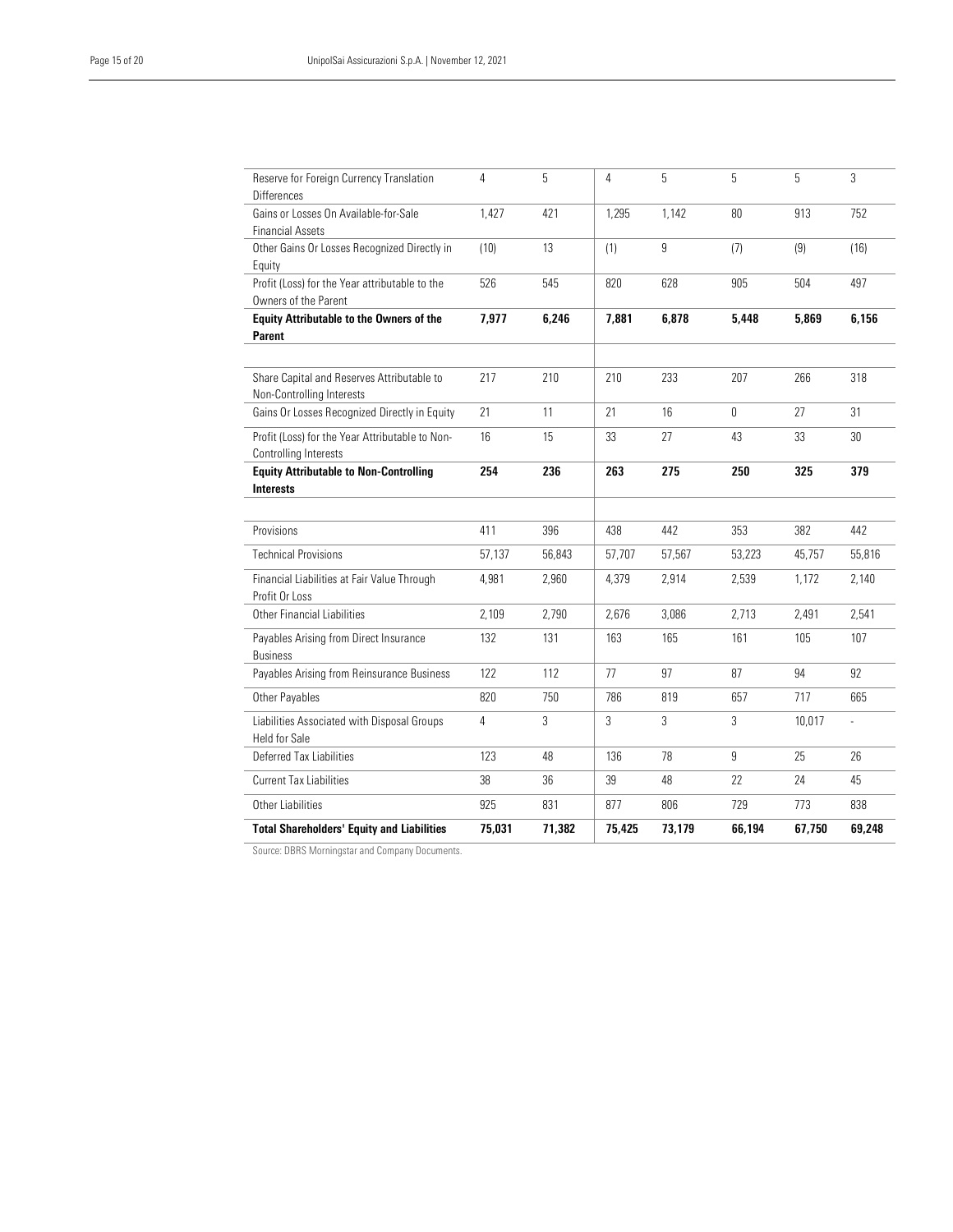#### Income Statement

|                                                                                   |                 |          | For the Year Ended December 31 |           |              |          |           |
|-----------------------------------------------------------------------------------|-----------------|----------|--------------------------------|-----------|--------------|----------|-----------|
| (EUR millions)                                                                    | H1 2021         | H1 2020  | 2020                           | 2019      | 2018         | 2017     | 2016      |
| Gross Premiums Earned                                                             | 6,078           | 5,906    | 11.810                         | 13,716    | 11,412       | 10,833   | 11,999    |
| <b>Farned Premiums Ceded to Reinsurers</b>                                        | (227)           | (230)    | (461)                          | (453)     | (407)        | (431)    | (441)     |
| <b>Net Premiums</b>                                                               | 5,851           | 5,676    | 11,349                         | 13,263    | 11,005       | 10,402   | 11,558    |
|                                                                                   |                 |          |                                |           |              |          |           |
| <b>Commission Income</b>                                                          | 22              | 17       | 34                             | 34        | 30           | 35       | 32        |
| Gains and Losses on Financial Instruments<br>at Fair Value Through Profit or Loss | 190             | (291)    | (187)                          | (106)     | (158)        | 134      | 45        |
| Gains on Investments in Subsidiaries,                                             | $6\overline{6}$ | 9        | 16                             | 10        | 322          | 9        | 17        |
| Associates, and Interests in Joint Ventures                                       |                 |          |                                |           |              |          |           |
| Interest Income                                                                   | 683             | 687      | 1,349                          | 1,468     | 1,441        | 1,483    | 1,522     |
| Other Income                                                                      | 104             | 85       | 181                            | 214       | 179          | 178      | 166       |
| <b>Realized Gains</b>                                                             | 192             | 272      | 449                            | 547       | 412          | 442      | 452       |
| <b>Unrealized Gains</b>                                                           | 20              | 244      | 251                            | 68        | $\mathbf{1}$ | 0        | 39        |
| <b>Gains on Other Financial Instruments</b>                                       | 999             | 1,288    | 2,228                          | 2,297     | 2,033        | 2,104    | 2,178     |
| and Investment Property                                                           |                 |          |                                |           |              |          |           |
|                                                                                   |                 |          |                                |           |              |          |           |
| Other Revenue                                                                     | 456             | 409      | 818                            | 804       | 635          | 541      | 426       |
| <b>Total Revenue</b>                                                              | 7,524           | 7.108    | 14.259                         | 16,301    | 13,869       | 13,225   | 14,257    |
|                                                                                   |                 |          |                                |           |              |          |           |
| Amounts Paid and Changes in Technical<br>Provisions                               | (4,807)         | (4, 306) | (9,015)                        | (11,658)  | (9, 289)     | (9,033)  | (10, 191) |
| Reinsurers' Share                                                                 | 82              | 90       | 171                            | 309       | 309          | 197      | 217       |
| <b>Net Charges Relating to Claims</b>                                             | (4, 725)        | (4,216)  | (8, 844)                       | (11, 350) | (8,980)      | (8, 836) | (9, 975)  |
|                                                                                   |                 |          |                                |           |              |          |           |
| <b>Commission Expenses</b>                                                        | (13)            | (10)     | (20)                           | (21)      | (17)         | (18)     | (15)      |
| Losses on Investments in Subsidiaries,                                            | (0)             | (11)     | (1)                            | (0)       | (1)          | (115)    | (3)       |
| Associates, and Interest in Joint Ventures                                        |                 |          |                                |           |              |          |           |
| Interest Expense                                                                  | (43)            | (49)     | (97)                           | (101)     | (96)         | (84)     | (81)      |
| Other Charges                                                                     | (14)            | (14)     | (28)                           | (31)      | (31)         | (36)     | (46)      |
| <b>Realised Losses</b>                                                            | (67)            | (250)    | (415)                          | (110)     | (136)        | (137)    | (250)     |
| <b>Unrealised Losses</b>                                                          | (212)           | (27)     | (63)                           | (169)     | (118)        | (156)    | (156)     |
| <b>Losses on Other Financial Instruments</b>                                      | (335)           | (340)    | (604)                          | (412)     | (380)        | (412)    | (532)     |
| and Investment Property                                                           |                 |          |                                |           |              |          |           |
|                                                                                   |                 |          |                                |           |              |          |           |
| <b>Commissions and Other Acquisition Costs</b>                                    | (908)           | (883)    | (1, 845)                       | (1, 864)  | (1,780)      | (1,708)  | (1, 732)  |
| <b>Investment Management Expenses</b>                                             | (59)            | (60)     | (120)                          | (130)     | (117)        | (125)    | (132)     |
| Other Administrative Expenses                                                     | (310)           | (279)    | (577)                          | (641)     | (531)        | (498)    | (496)     |
| <b>Operating Expenses</b>                                                         | (1, 277)        | (1,222)  | (2, 542)                       | (2,635)   | (2, 429)     | (2, 331) | (2, 359)  |
| Other Costs                                                                       | (537)           | (521)    | (1, 130)                       | (1,010)   | (859)        | (753)    | (692)     |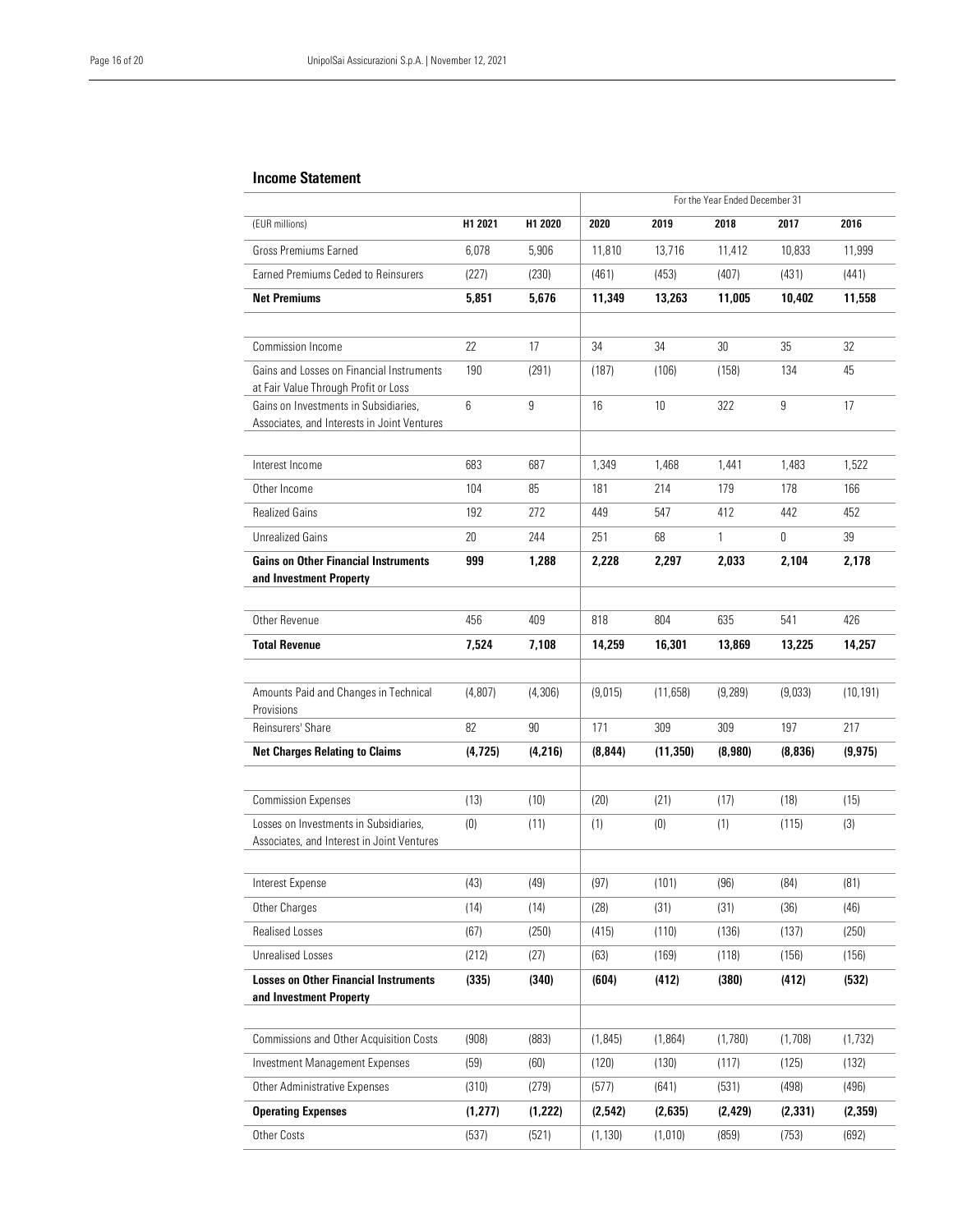| <b>Total Costs and Expenses</b>               | (6,888) | (6, 319) | (13, 140) | (15, 428) | (12,665) | (12.465) | (13,576) |
|-----------------------------------------------|---------|----------|-----------|-----------|----------|----------|----------|
|                                               |         |          |           |           |          |          |          |
| <b>Pre-Tax Profit (Loss) for The Year</b>     | 636     | 789      | 1.119     | 873       | 1.203    | 760      | 681      |
| Income Taxes                                  | (94)    | (229)    | (266)     | (218)     | (256)    | (223)    | (153)    |
| <b>Profit (Loss) for the Year After Taxes</b> | 542     | 560      | 853       | 655       | 948      | 537      | 528      |
| Attributable to the Owners of the Parent      | 526     | 545      | 820       | 628       | 905      | 504      | 497      |
| Attributable to Non-Controlling Interests     | 16      | 15       | 33        | 27        | 43       | 33       | 30       |

Source: DBRS Morningstar and Company Documents.

L



#### Simplified Corporation Organization Chart (H1 2021)

Source: DBRS Morningstar and Company Documents.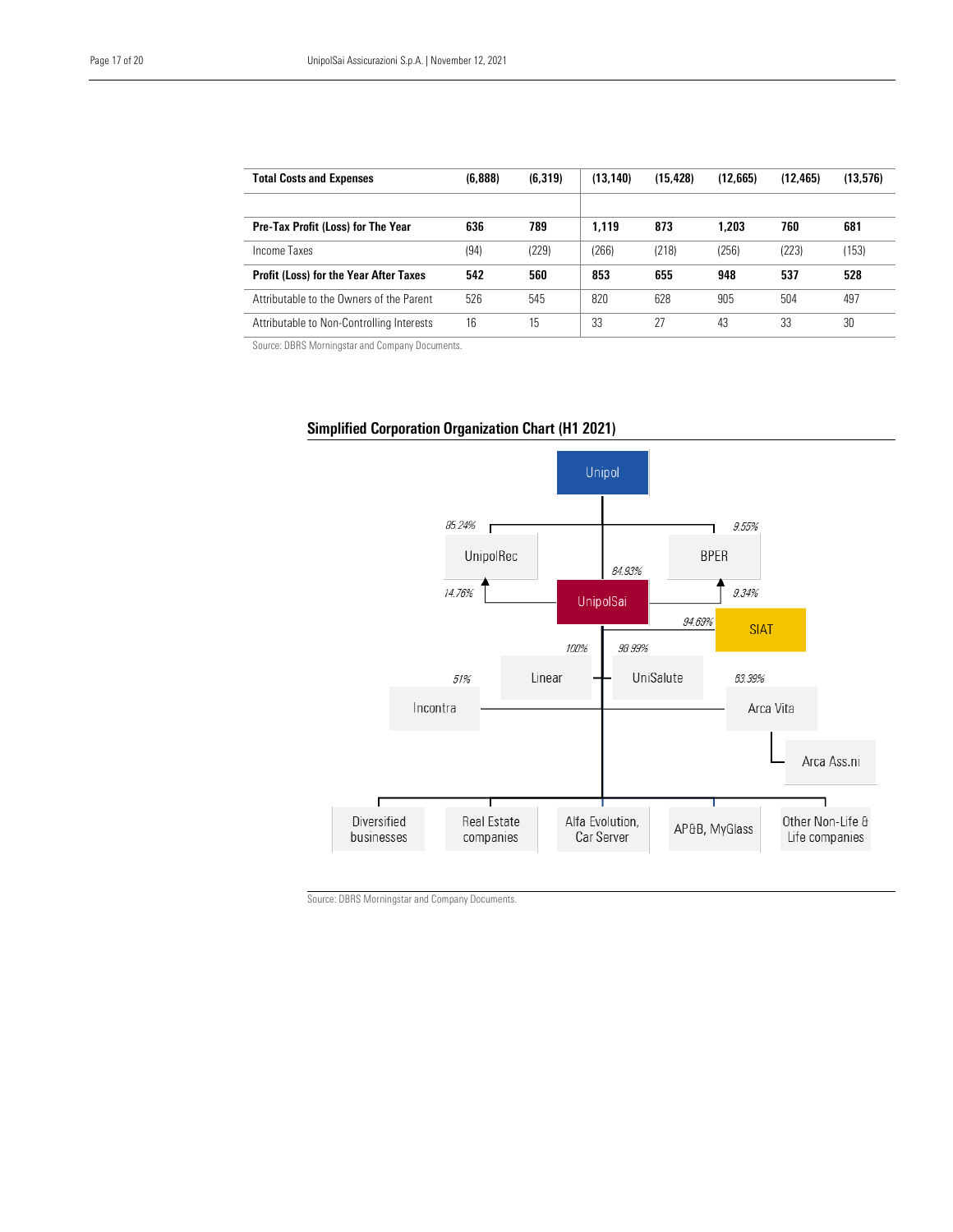### Rating Methodology

 The applicable methodologies are the *Global Methodology for Rating Insurance Companies and Insurance Governance Risk Factors in Credit Ratings* (February 3, 2021), which can be found on our website under Methodologies. *Organizations* (July 16, 2021), and the *DBRS Morningstar Criteria: Approach to Environmental, Social, and* 

#### **Ratings**

| <b>Issuer</b>                  | <b>Obligation</b>                | Rating     | <b>Rating Action</b> | Trend  |
|--------------------------------|----------------------------------|------------|----------------------|--------|
| UnipolSai Assicurazioni S.p.A. | <b>Financial Strength Rating</b> | A (high)   | <b>Trend Change</b>  | Stable |
| UnipolSai Assicurazioni S.p.A. | <b>Issuer Rating</b>             | A (high)   | <b>Trend Change</b>  | Stable |
| Unipol Gruppo S.p.A.           | <b>Issuer Rating</b>             | <b>BBB</b> | <b>Trend Change</b>  | Stable |

#### Ratings History

| <b>Issuer</b>                  | <b>Obligation</b>         | Current    | 2021       | 2020       |
|--------------------------------|---------------------------|------------|------------|------------|
| UnipolSai Assicurazioni S.p.A. | Financial Strength Rating | A (high)   | A (high)   | A (high)   |
| UnipolSai Assicurazioni S.p.A. | Issuer Rating             | A (high)   | A (high)   | A (high)   |
| Unipol Gruppo S.p.A.           | Issuer Rating             | <b>BBB</b> | <b>BBB</b> | <b>BBB</b> |

#### Previous Actions

- DBRS Morningstar Revises the Trend to Stable from Negative on UnipolSai and Unipol Gruppo, November 5, 2021.
- [DBRS Morningstar Confirms UnipolSai and Unipol Gruppo Ratings; Trend Remains Negative,](https://www.dbrsmorningstar.com/research/385580/dbrs-morningstar-confirms-unipolsai-and-unipol-gruppo-ratings-trend-remains-negative) October 7, 2021.
- [DBRS Morningstar Assigns A \(high\) Financial Strength Rating to UnipolSai Assicurazioni, BBB to Unipol](https://www.dbrsmorningstar.com/research/368100/dbrs-morningstar-assigns-a-high-financial-strength-rating-to-unipolsai-assicurazioni-bbb-to-unipol-gruppo-negative-trends)  [Gruppo; Negative Trends,](https://www.dbrsmorningstar.com/research/368100/dbrs-morningstar-assigns-a-high-financial-strength-rating-to-unipolsai-assicurazioni-bbb-to-unipol-gruppo-negative-trends) October 8, 2020.

#### Related Research

- [Unipol 1H21: Net Profit Boosted by One-off Items; Combined Ratio Normalises as COVID-19 Impact](https://www.dbrsmorningstar.com/research/382762/unipol-1h21-net-profit-boosted-by-one-off-items-combined-ratio-normalises-as-covid-19-impact-recedes)  [Recedes,](https://www.dbrsmorningstar.com/research/382762/unipol-1h21-net-profit-boosted-by-one-off-items-combined-ratio-normalises-as-covid-19-impact-recedes) August 9, 2021.
- [ESG Takes Center Stage as Insurers Set Sustainability Goals and Restrict Cover to High Polluters,](https://www.dbrsmorningstar.com/research/379490/esg-takes-center-stage-as-insurers-set-sustainability-goals-and-restrict-cover-to-high-polluters) June 2, 2021.
- [Italian Non-Life Insurance—Incorporating Climate Change into Risk Management,](https://www.dbrsmorningstar.com/research/378463/italian-non-life-insuranceincorporating-climate-change-into-risk-management) May 17, 2021.
- [Unipol F2020 Results: Good Adjusted Profitability Despite Decline in Premium Income,](https://www.dbrsmorningstar.com/research/373667/unipol-f2020-results-good-adjusted-profitability-despite-decline-in-premium-income) February 15, 2021.
- The EU Taxonomy in Place [A Milestone On Financing Sustainable Growth,](https://www.dbrsmorningstar.com/research/365609/the-eu-taxonomy-in-place-a-milestone-on-financing-sustainable-growth) August 13, 2020
- [P&C Insurance: Regulatory Oversight Essential for Broad Adoption of ESG Reporting Principles,](https://www.dbrsmorningstar.com/research/360065/pc-insurance-regulatory-oversight-essential-for-broad-adoption-of-esg-reporting-principles) April 27, 2020
- [Assessing Financial Strength Ratings of P&C Insurance Companies Amid the Global Coronavirus](https://www.dbrsmorningstar.com/research/359121/assessing-financial-strength-ratings-of-pc-insurance-companies-amid-the-global-coronavirus-pandemic)  [Pandemic,](https://www.dbrsmorningstar.com/research/359121/assessing-financial-strength-ratings-of-pc-insurance-companies-amid-the-global-coronavirus-pandemic) April 2, 2020.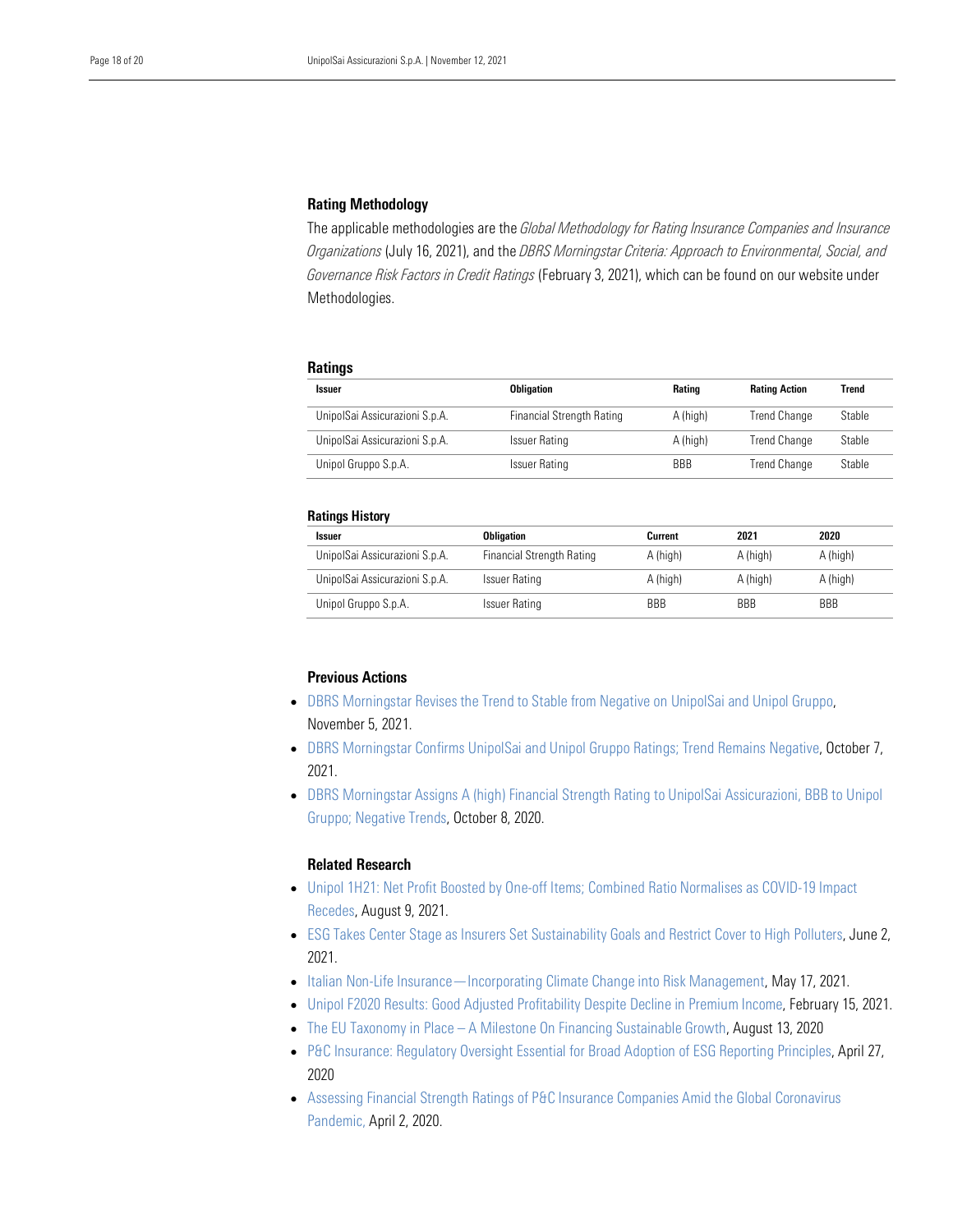- April 8, 2020. • P&C Insurance: The Conundrum of Business Interruption Coverage during the Coronavirus Pandemic,
- • [Covid-19: European Governments Have Moved Swiftly to Protect the Availability of Trade Credit](https://www.dbrsmorningstar.com/research/359121/assessing-financial-strength-ratings-of-pc-insurance-companies-amid-the-global-coronavirus-pandemic)  [Insurance,](https://www.dbrsmorningstar.com/research/359121/assessing-financial-strength-ratings-of-pc-insurance-companies-amid-the-global-coronavirus-pandemic) June 11, 2020.

#### Previous Reports

• UnipolSai Assicurazioni S.p.A.: [Rating Report,](https://www.dbrsmorningstar.com/research/369025/unipolsai-assicurazioni-spa-rating-report) October 28, 2020.